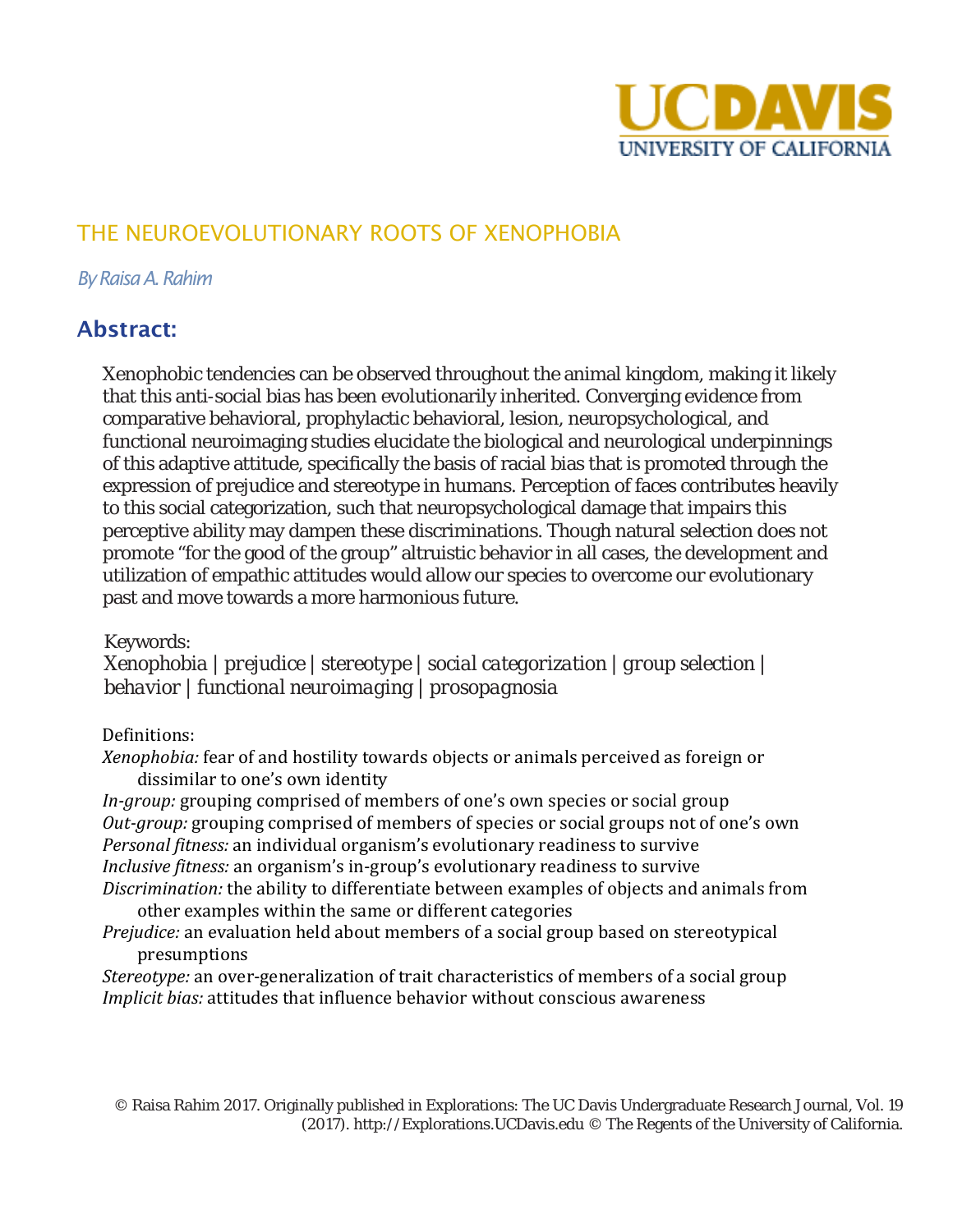#### Introduction

In his seminal work "On the Origin of Species", Darwin (1859) proposed that organisms evolve through a process of natural selection. This biological mechanism theorizes that organisms will tend to inherit the most evolutionarily adaptive physical characteristics from their ancestors. These adaptations are rarely novel additions, but are re-purposed from existing ones (de Waal, 2009). According to this logic, all extant organisms are byproducts of past environments, equipped with adaptations that previously provided a selective advantage for their ancestral species. Fitness-relevant stimuli (e.g. predators, aggressive conspecifics, potential mates), as well as heuristically similar stimuli, are selectively attended to (Öhman & Mineka, 2001) in order to promote fitness-benefiting behaviors.

For the next century, biologists laid claim that organisms hold an innate ability to function as a prescient, cooperative group. Group selection is at work when traits evolve as a result of differential survival and productivity among groups within a total population (Eldakar & Wilson, 2011). Seemingly an extension of Darwin's logic, group selection was invoked to explain how natural selection may target organisms at the group level instead of the individual.

Group selection requires that the population subset be relatively small and that the trait in question be selectively disadvantageous to the altruistic actor, but that nevertheless propagates within the group. Additionally, the groups must be reproductively isolated to enhance the genetic variation among groups and no individuals can cheat (Smith, 1964). These are severe and unrealistic requirements.

This viewpoint was forcefully challenged in the 1960's and 1970's, when evolutionary

biologists such as J. M. Smith and G. C. Wilson asserted that such behavior could not have evolved by natural selection. As natural selection works at the individual level, seemingly inter-organismal behavior could actually have evolved by working on individuals (for review, see Smith, 1964). Within a group of organisms, cheaters have a fitness advantage that makes "for the good of the group" decision-making evolutionarily unfavorable. Additionally, mathematical models showed that the between-groups selection on which group selection is predicated on, is negligible compared to within-groups selection (Wilson & Wilson, 2008).

Any subsequent mention of group selection in the literature was immediately rejected. Instead, any observed behavior that held a semblance to group selection was framed from the perspective of the individual organism. Hence, kin selection (Trivers, 1971) and reciprocal altruism emerged to explain these pro-social behaviors.

When urged to reconsider his theory of reciprocal altruism (Hamilton, 1964) by putting its variables into the Price equation (Price, 1972), a model that is sensitive to both within- and between-groups interaction properties, W. D. Hamilton realized that group selection was at play because the altruistic act was selectively disadvantageous to the actor. (Eldakar & Wilson, 2011). Even Darwin cited instances of selfless behavior, where the recipient is the sole beneficiary of a fitnessrelevant inter-organism interaction that could not have arisen through individual-targeting natural selection (Darwin, 1871).

Recently, the multi-level selection theory (Wilson & Sober, 1989) has provided a synthesis in the field. This re-appraisal of the previous mechanism examines organisms at various hierarchical levels, using a speciesspecific approach to analyze organisms'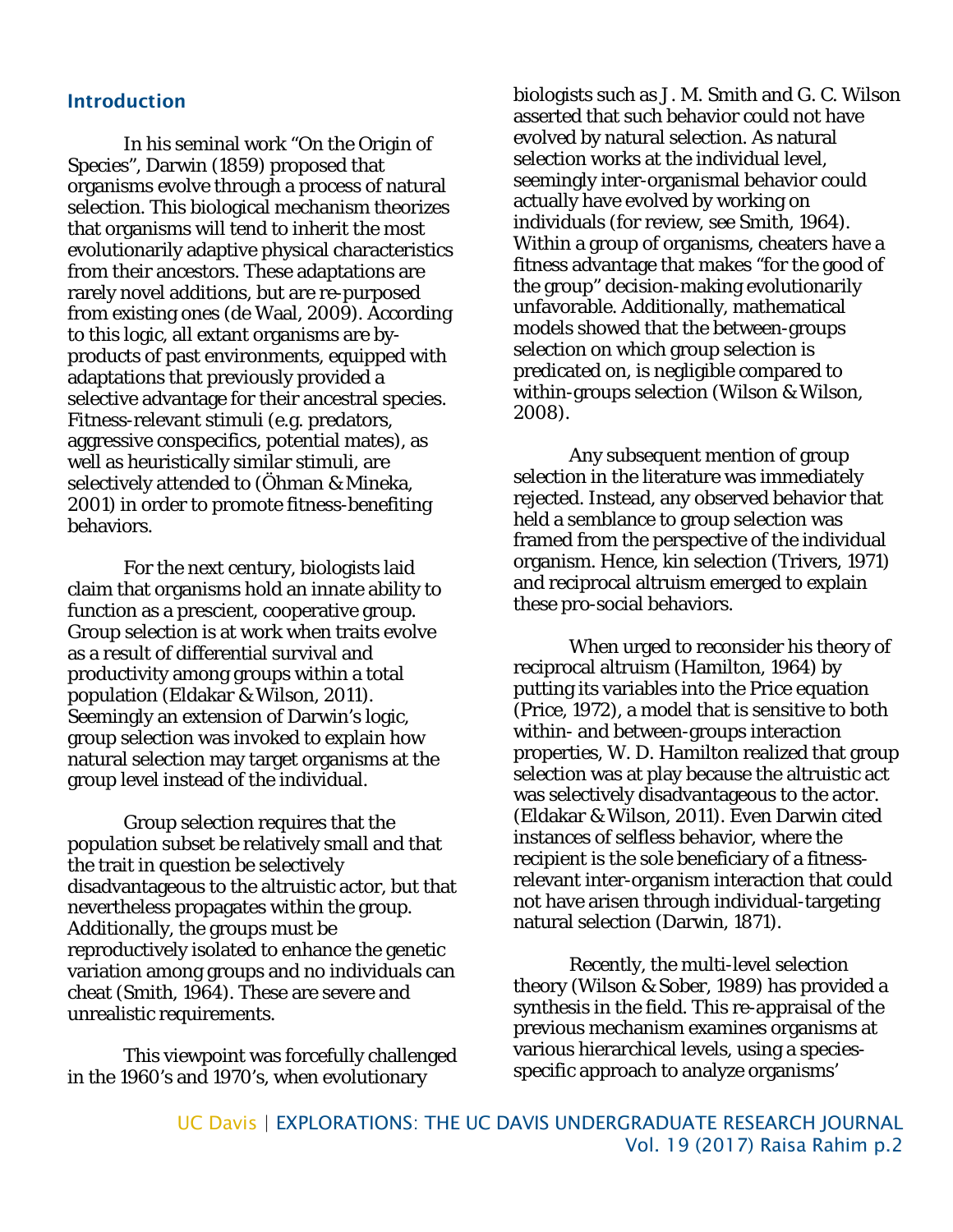behaviors within the context of the selection pressures at play. This theory explains why individuals within a group may resort to selfless behaviors under certain conditions. Such an individually disadvantageous behavior is only feasible when the behavior gives a between-group selective advantage that can overcome the within-group selection problem of unequal reciprocity ("problem of cheaters"; Wilson & Wilson, 2008).

Proponents of this theory claim that evolutionary biologists' blanket dismissal of group selection is based on a fallacy. Just as natural selection works on the gene within an individual or an individual within a population, it is myopic to deny that selection can act in a parallel way on the next highest level on the biological hierarchy under certain circumstances (Wilson & Sober, 1989). In addition, the mathematical models that evolutionary biologists utilize to simulate population characteristics are not designed to be sensitive to between-groups differences (Eldakar & Wilson, 2011; Leimar & Hammerstein, 2006), such that their conclusions are not informative regarding whether or not group selection is in effect.

The principles of natural selection were later applied to ideological inheritance, such as sociocultural norms and individual dispositions. In this view, affective and cognitive responses are adaptive "tools" that promote the individual's personal or inclusive fitness (Gigerenzer, 2008). In the human ancestral environment, it was adaptive to distinguish members of one's own species or social group (in-group) from those that were not (out-group). This distinction allowed for the formation of socially based coalitional alliances (Kurzban, Tooby & Cosmides, 2001; Gottfredson, 1996) based on cooperation and reciprocity within the group. But it also promoted intergroup conflict, discrimination, and even genocide through the mobilization of prejudice and stereotype.

Prejudice and stereotype function as heuristics for social categorization, using evolutionarily adaptive heuristics that allow organisms to make viable predictions of future events to successfully perform fitnessbenefiting behavior. These biases can reflect vestigial tendencies that do not necessarily promote an individual's fitness. For example, Kubota et al. (2003) found that participants made decisions based on implicit bias and racial group membership even though such decisions were personally detrimental.

Race is particularly important in human social categorization, as it is perceived as a salient, inherent, and conspicuous physical distinction. A race can be defined as human beings sharing physical attributes, ethnicity, and history (Malinowska, 2016). Some say race is simply a social construct (for review, see Smedley & Smedley, 2005), while others cite the neurological (Rushton & Jensen, 2005), pharmacological (Burroughs, Maxey & Levy, 2002), and genetic (for review, see Jorde & Wooding, 2004) differences between races, although this is under debate (Tishkoff & Kidd, 2004).

Genetic similarity theory (Rushton, Russell & Wells, 1984) extends beyond Hamilton's rule (1964) of gene-based social identity recognition to purport that racial groupings are a function of phenotypic (and therefore, genotypic) similarity. It then promotes an individual's inclusive fitness through alliances that breed trust and cooperation within the group (Kurzban, Tooby & Cosmides, 2001). This is exhibited in highly inbred animals that reduce competition for resources between members (Wilson & Wilson, 2008).

Moreover, after populations diverged from Africa, they were reproductively isolated from each other due to low migration rates (Harpending et al., 1993), increasing genetic variation among populations. Because phenotype varies with genotype, populations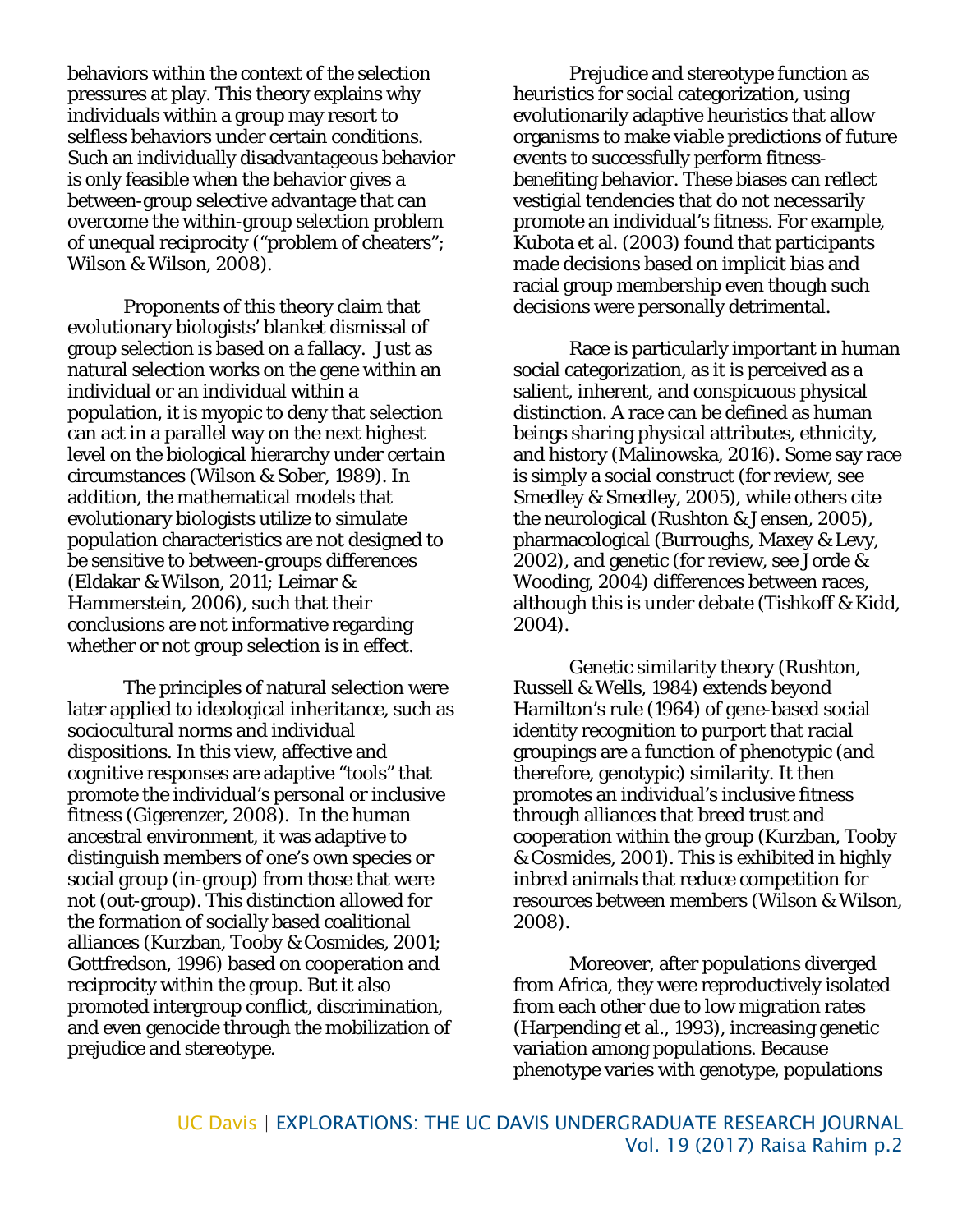appeared increasingly distinct. The phenotypic similarity (e.g. skin pigmentation) observed within a racial group provides a heuristic for determining who to incur inclusive fitnessbenefiting cooperative acts for.

Humans have inherited a "living kinds module" (Sperber & Hirschfeld, 2004) in order to categorize animate and inanimate objects to support successful interaction with the external environment. In terms of inter-racial interactions, it is unclear whether humans perceive other races as distinct species ("biological kinds module"; Gil-White, 2001) or as out-groups distinct from the in-group ("human kinds module"; MacDonald, 2001). Regardless, humans have developed cognitive systems to categorize conspecifics according to perceived differences between them. These differences allowed for the utilization of antisocial cognitive manifestations (e.g. infrahumanization) that propagate inter-group conflict.

Xenophobic tendencies are prevalent throughout the tree of Life; therefore, human expression of this behavior likely has an evolutionary basis. In a review of the existing literature, I will examine the shared roots of this behavioral response using comparative behavioral, prophylactic behavioral, lesion, neuropsychological, and functional neuroimaging (specifically functional magnetic resonance imaging (fMRI)) approaches.

#### **Results**

#### *Comparative Behavioral Evidence*

Identity-based inter- and intraspecies discrimination and aggression is widespread throughout the biological world, from plants to primates. Plants participate in chemical warfare with members of the same species as well as different species, as a means of ensuring that they have sufficient resources to survive (Lovett, Ryuntyu & Liu, 1989). In social insects, honeybees discriminate between

different colonies by body color (Couvillon et al., 2007). Birds living in flocks exhibit aggression in territorial interactions towards both kin and non-kin (Aguillon & Duckworth, 2015), suggesting that aggressive behavior is not solely a function of genetic similarity.

There is abundant evidence of xenophobic tendencies in mammals, especially in nonhuman primates. Many species of Old World monkeys live in stable social organizations with dynamic and complex interaction features that resemble human social structures (Amaral, 2002). Chimpanzees have been shown to act aggressively towards foreign males as a means of maintaining the established social dominance hierarchy (Goodall, 1986). Wild rhesus macaques have been observed to express xenophobic attitudes towards conspecifics in territorial interactions (Teas et al., 1982). Interestingly, rhesus monkeys communicate socially through the use of facial expressions (Amaral, 2002), which is analogous to how humans navigate the social environment.

Moreover, in a review by Nagel and Kummer (1974), it was found that Old World monkeys lived in relatively stable social organizations but were very aggressive and territorial towards conspecifics, leading the authors to propose that these factors are related. Though aggression and territoriality in other animals may not be directly translatable to human xenophobic behavior, the fact that similar stimulus characteristics can evoke similar response trajectories suggests the behavior has a shared origin.

Looking at human behavior, xenophobia can be readily observed in interactions ranging from arbitrarily assorted sporting events to race-based inter-group violence. Since these behavioral correlates are universally present throughout the phylogenetic tree, it is likely that this tendency is innate due to inheritance of common descent from our last common ancestor.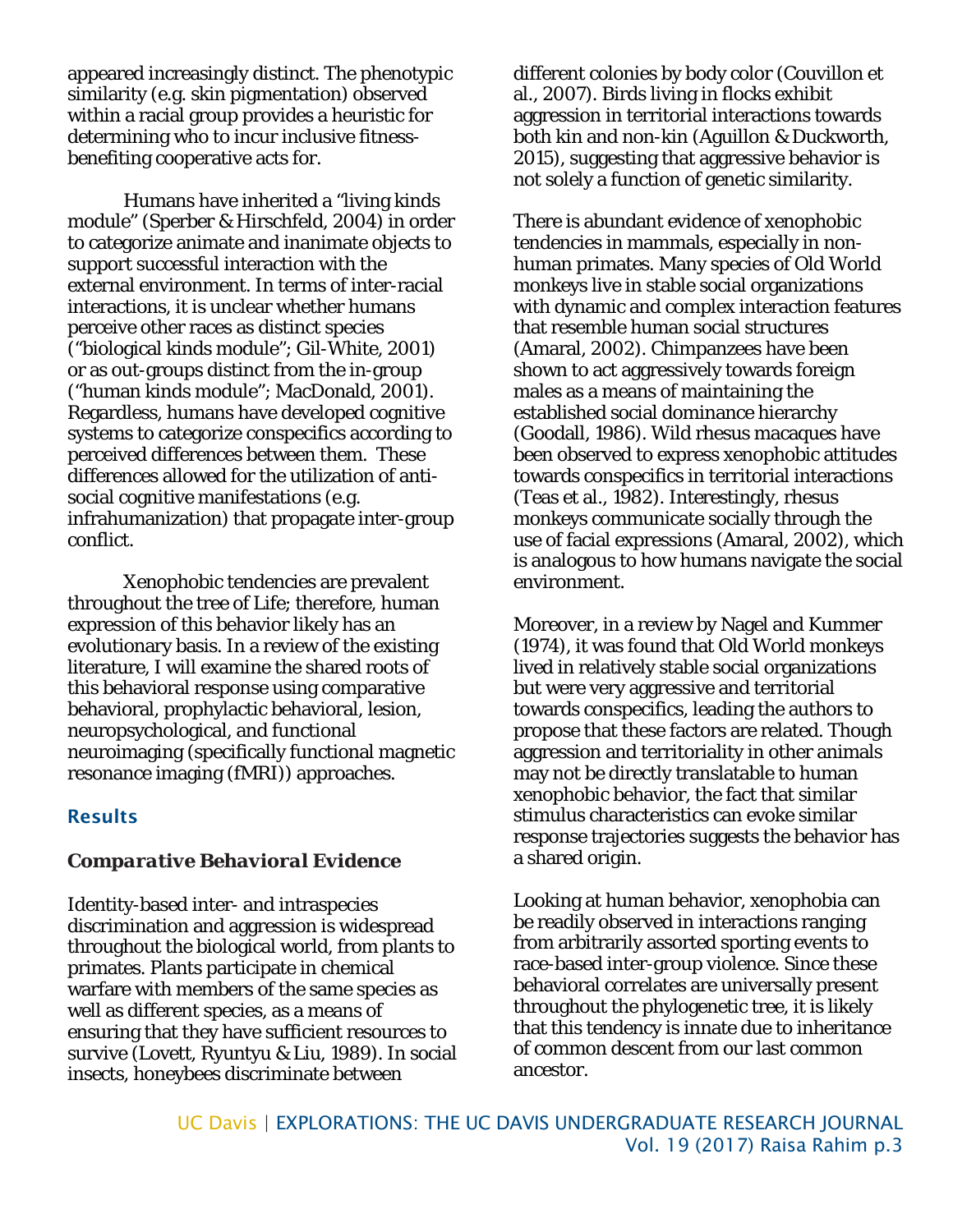### *Behavioral Prophylaxis*

The behavioral immune system (BIS) is comprised of an array of proactive behaviors that supplement the efficacy of the reactive somatic immune system by prompting animals to behave so as to avoid contracting pathogens (for review, see Murray & Schaller, 2016). These behaviors, ranging from cultural sanitation customs to social ostracism, promote spatial avoidance of a BIS-triggering stimulus.

These protective behaviors are preceded by negative-valence emotions like disgust, an adaptive emotion that promotes pathogen avoidance of the disgust-eliciting stimulus. It has been shown to trigger specific responses from the autonomic (Kreibig, 2010) and the central (Baumann & Mattingley, 2012) nervous systems that support the behavioral responses necessary for successful disease avoidance.

The smoke detector theory (Schaller, 2011) for how the BIS is elicited asserts that objects in the environment pose varying degrees of threat; once a threshold of fitness relevance is reached, behavioral avoidance is promoted. Like a smoke detector, the body recognizes that having a false negative to a threatening stimulus has a much greater fitness cost than a false positive. As such, it is evolutionarily adaptive to err on the side of caution and behave in a hyper-sensitive manner to potential external threats.

A member of an out-group may pose a threat in two ways: by exposing locals to parasites that they do not have somatic immunity for, and by not conforming to local sanitation customs (Murray & Schaller, 2016). It is then advantageous to employ a prophylactic cognitive system that heuristically conflates an out-group member with a potential disease threat.

#### *Evidence from Lesion, Neuropsychological, and Functional Neuroimaging Methods*

Amodio (2014) proposed two networks (*Figures 1 and 2*) of associated human brain regions for the neural systems that support prejudice and stereotype, two forces that reinforce xenophobic attitudes. Although several of the neural substrates are involved in supporting both processes (e.g. prefrontal cortex), other regions are especially activated during the acquisition and expression of prejudicial (e.g. amygdala, insula) and stereotypical (e.g. temporal lobe) attitudes.

While these neural substrates highlight generalized networks for categorization of the social environment, supplementation of the neural data with measures of direct and indirect race-based biases allows for valid predictions to be made about racial discriminatory tendencies.

# **Prejudice**

Prejudicial attitudes (*Figure 1*) are supported by socially transmitted encoding and stimulusdriven retrieval of group identity-based preconceptions (Amodio, 2014).

### *Amygdala*

The amygdalae are almond-shaped subcortical structures situated bilaterally in the medial temporal lobes that are thought to be nuclei for affect-based perception (Anderson & Phelps, 2001), decision-making (Bechara et al., 2003), and memory (McGaugh, 2004). They function together as a "protection device" in order to make relatively automatic appraisals of threat that promote species-typical responses to stimuli (Amaral, 2002). As such, much of the existing literature has examined the amygdala's role in social and emotional processing.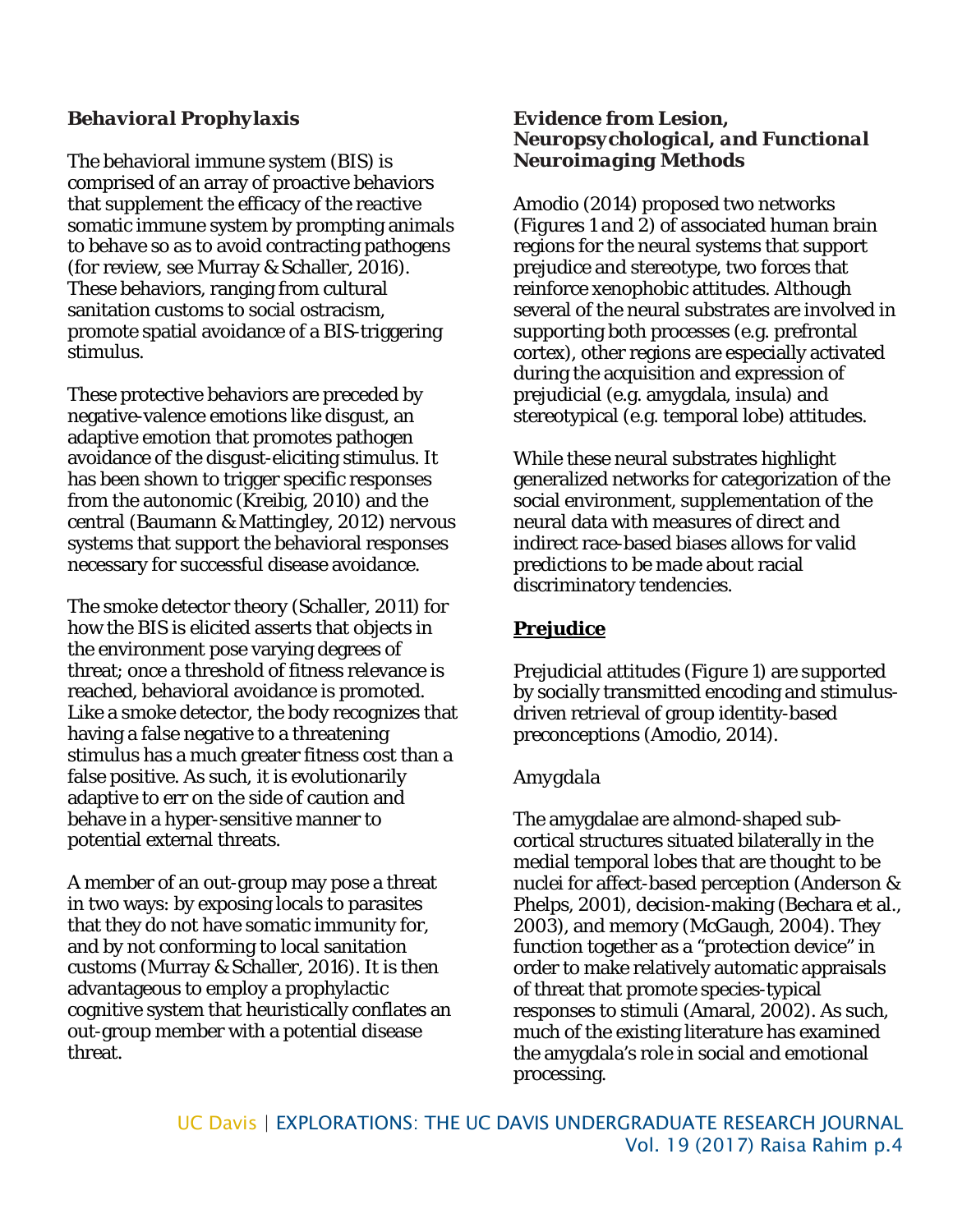The amygdala has been implicated in the early processing of racial out-group faces (Cunningham et al., 2004). Administration of the Implicit Associations Test (IAT; Greenwald, McGhee & Schwartz, 1998), an indirect measure of implicit racial bias that requires participants to associate valence words (e.g. good, bad) with unfamiliar racial in- and out-group faces, during fMRI data acquisition showed that subjects harbored implicit racial prejudices, which correlated with degree of amygdala activation.

However, a criticism of the IAT's validity holds that the response latencies it measures are not inherently meaningful in terms of bias, as it more closely targets familiarity with stimuli rather than attitude towards them (Phelps & Banaji, 2006). A similar criticism of the fMRI method asserts that increased signal amplitude does not necessarily parallel the mental experience of the scanned individual (Logothetis, 2008).

To address this issue, Phelps et al. (2000) used the IAT in conjunction with the startle eyeblink method (Filion, Dawson & Schell, 1998), a physiological measure of cognitive and affective evaluative processing, fMRI, and a direct measure of racial prejudice. No significant difference was found in amygdala activation of White participants in response to Black or White unfamiliar face stimuli. Results from the two implicit measures did correlate with amygdala activation (though the explicit measure did not), suggesting that the structure is involved in unconscious race evaluations regardless of familiarity.

No race effect was found if stimuli were of familiar Black and White faces (e.g. Denzel Washington, Harrison Ford), suggesting that familiar faces are sub-typed so as to evoke different patterns of amygdala activity and are perceived to hold a different threat component than when exposed to unfamiliar faces (Phelps & Banaji, 2006).

It has been proposed that the varying return of significant results to race-based amygdala activity (Cunningham et al., 2004; Phelps et al., 2000) may reflect discrepancies in stimulus characteristics (Phelps & Banaji, 2006).

Interestingly, both African- and Caucasian Americans had greater amygdala activity to African American unfamiliar faces, suggesting that cultural learning may take precedence in mediating inter-group interactions than familiarity with the social stimulus (Lieberman et al., 2005).

Yet a patient with bilateral amygdala damage was shown to have similar responses to direct and indirect measures of racial bias, suggesting that the amygdala is not a sufficient component for the elicitation of prejudicial attitudes (Phelps et al., 2003).

#### *Insula*

The insular cortex is implicated in perception (Craig, 2009) and interpersonal experience (Kang et al., 2010), as well as experience of disgust that is elicited through exposure to an object in the external environment or through a social context (for review, see Chapman & Anderson, 2012).

Using a fear-conditioning paradigm, Molapour et al. (2015) found differential activity in the anterior insula and amygdala, depending on whether subjects were exposed to in- or outgroup faces, which predicted presence of discriminatory behavior between these two groups.

This study also examined physiological markers to corroborate the fMRI results. In normal participants subjected to a fear conditioning paradigm using examples of racial in- and out-group faces as stimuli, skin conductance response (SCR) was greater for conditioned stimulus (CS) when paired with an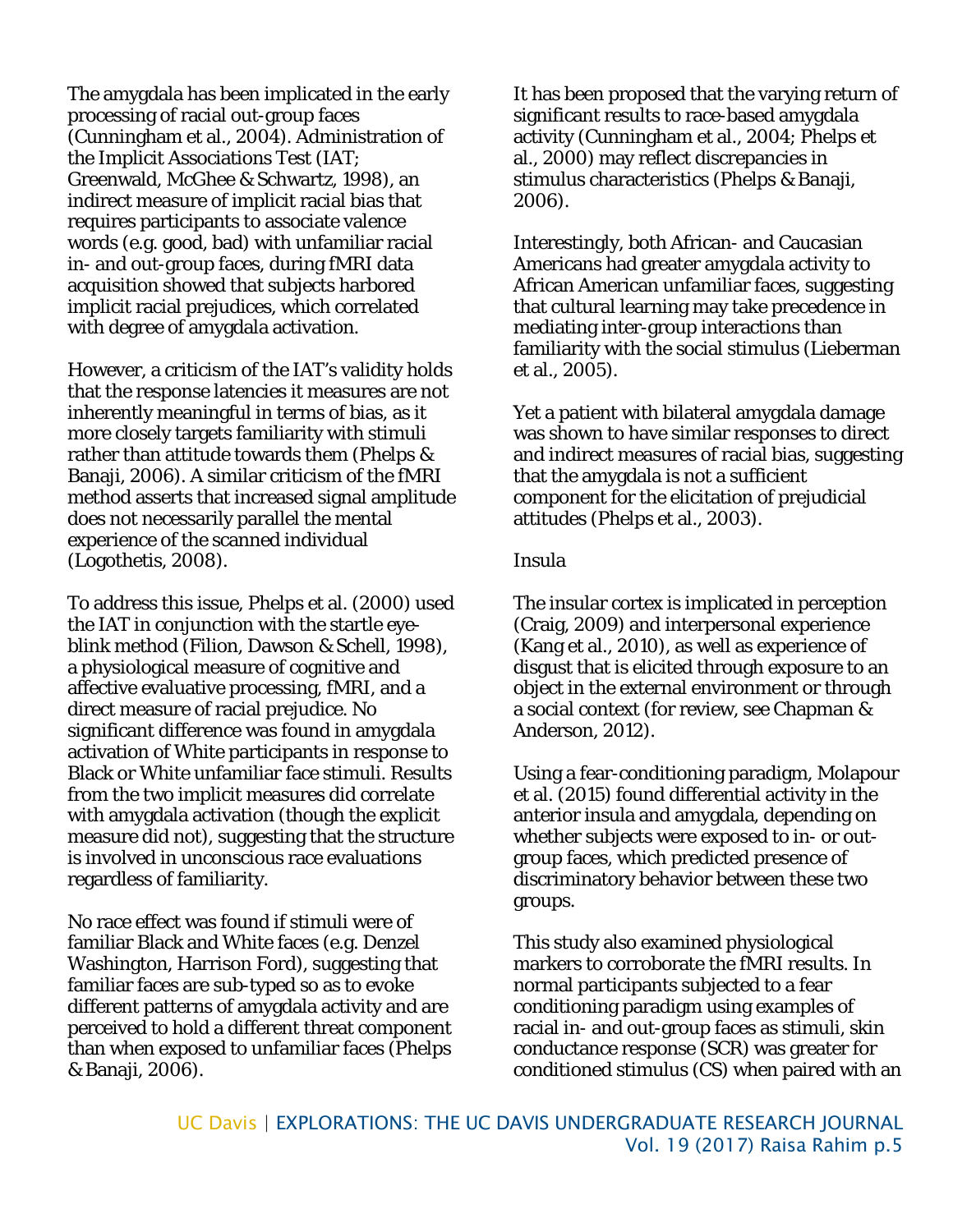aversive stimulus (US) than when the CS was presented alone, as was expected. Importantly, there was no effect of CS race or an interaction between SCR and CS race at bias acquisition or stimulus recall. Taken together, these results suggest that in*-* and out-group identity of an interaction partner does not significantly influence the evaluation of the partner.

Acquisition in fear conditioning is produced through direct, personal experience to an aversive stimulus, while that of racial prejudice is through socially transmitted culturedependent interactions (Phelps & Banaji, 2006). Therefore, it may not be appropriate to extrapolate findings from the former towards the latter.

### *Prefrontal Cortex (PFC)*

The PFC is the anterior-most region of the neocortex. It is the most extensively elaborated structure of the human brain compared to other mammals. It is thought to account for many of the differences in cognitive abilities between humans and non-human primates (for review, see Hrvoc-Mihic et al., 2013). Additionally, it is involved in executive functions such as self-regulation and inhibition of attitudes, such as racial bias (Richeson & Shelton, 2003) that are promoted by subcortical structures (e.g. amygdala).

Cunningham (2004) recruited White participants and administered the IAT to investigate the presence of implicit racial bias. All of the participants reported having motivation to inhibit racial prejudices. The subsequent fMRI results showed that the bigger the difference in amygdala activity between subliminal and extended exposure to Black and White face stimuli correlated with greater activation of the dorso- and ventrolateral PFCs. This implies greater effect of PFC modulation. Overall, this study shows that executive function by the PFC can modulate, even override, the relatively automatic appraisals that the amygdala

detects.

These results were further corroborated by Lieberman et al. et al. et al. (2005), who found that amygdala activity negatively correlated with activation of the ventrolateral PFC when encoding same- and other-race faces. The authors propose that this functional coupling may be due to inhibitory neural connections, thereby providing a mechanism for prejudice suppression.

## **Stereotype**

Stereotype activation (*Figure 2*) requires the encoding of culturally driven stereotype concepts, the stimulus-driven selection of these concepts into working memory, and execution of the concepts as behaviors (Amodio, 2014).

# *Temporal Lobe (TL)*

The TL is involved in semantic (Mummery et al., 2000) and episodic (Dolan et al., 2000) memory acquisition and recollection, as well as those of context-driven social knowledge (Zahn et al., 2007). The hippocampus is an especially important sub-cortical structure involved in the memory consolidation (Bernabeu et al., 1997) and recall (Liu et al., 2012) processes. As navigating the social environment requires remembering the intricacies of inter-personal relationships given specific contexts, stereotype encoding and activation is likely to involve regions of the temporal lobes (Amodio, 2014).

Whereas bilateral amygdala damage leads patients to have no SCR to fear conditioning while maintaining explicit knowledge of the CS-US pairing (Phelps & Banaji, 2006), hippocampal damage patients exhibit SCR (intact implicit memory) but have no explicit memory of the CS-US pairing (Phelps, 2004). This may be extended to suggest that hippocampal damage may be correlated with reduced social bias, though this supposition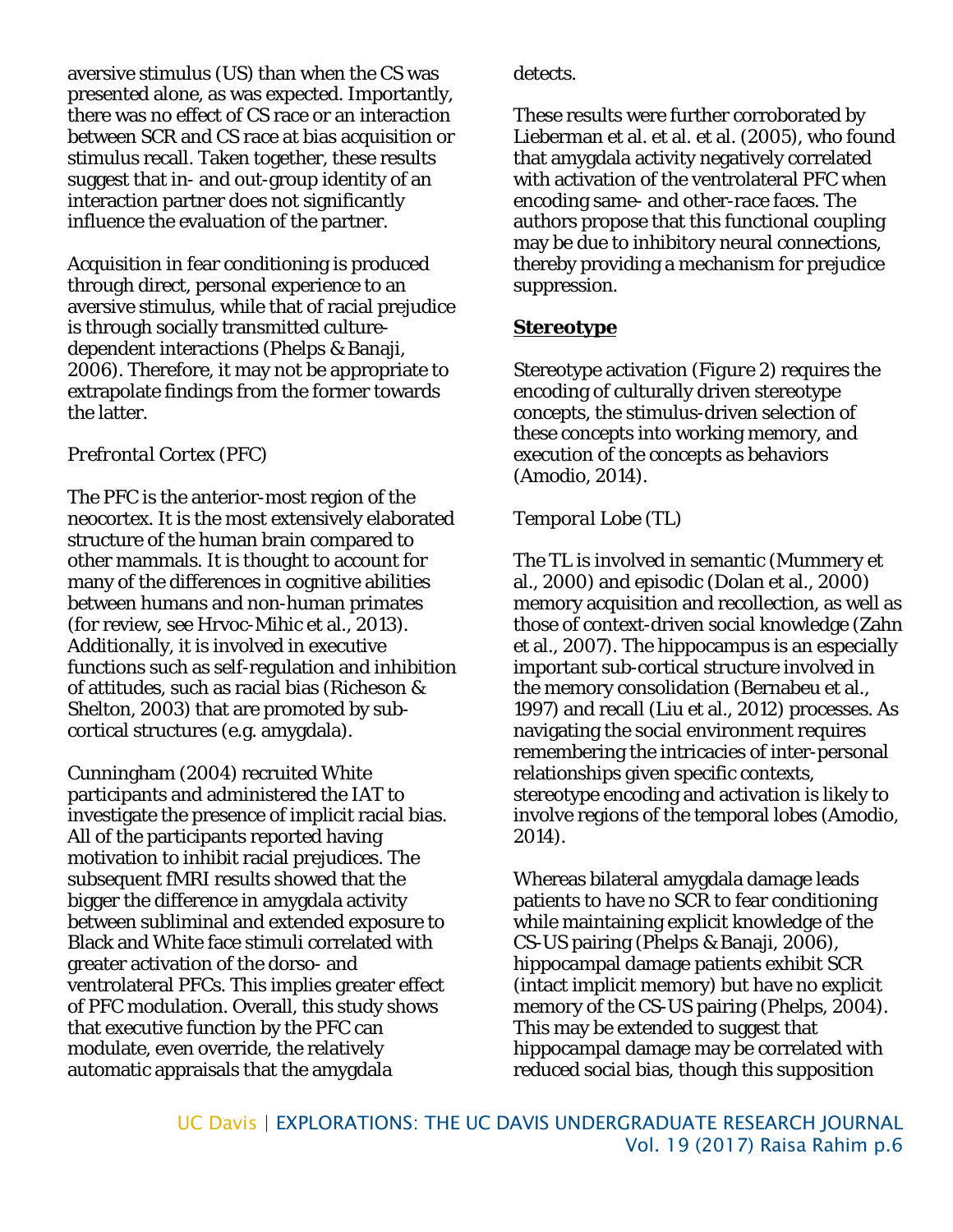needs to be investigated in human populations (Burton et al., 2000).

However, the hippocampus was shown to not be significantly involved in the affective response to members of the social out-group (Fourie et al., 2014), suggesting that memory for the out-group does not have an emotional component. This parallels the human tendency to individuate members of the in-group to a greater extent than towards those of the outgroup ("other race effect"; Van Bavel, Packer & Cunningham, 2008).

The anterior TL has been implicated in supporting social knowledge, as it is activated when human participants are exposed to conspecifics, but not to inanimate objects (Puce et al., 1998). Likewise, if people of other races are perceived as being of another species (Gil-White, 2001), then recognition and categorization is likely to involve the temporal lobe (Haxby, 2001). Importantly, transcranial magnetic stimulation of the anterior TL and subsequent disruption of its activity has been shown to disrupt the elicitation of implicit stereotypes, suggesting that this region is necessary for stereotype expression (Gallate et al., 2011).

### *Prefrontal Cortex (PFC)*

Although the PFC is involved in supporting prejudicial attitudes, it is more directly involved in stereotype regulation (Amodio, 2014).

The medial PFC is of particular import, as it is involved in socially derived impression formation (Mitchell, Macrae & Banaji, 2005). Although most of the existing literature on the expression and regulation of stereotypes is focused on political affiliations (Wilson & Rule, 2014), the medial PFC has also been implicated in race-based stereotype judgments (Quadflieg et al., 2009).

designated as the inferior frontal gyrus (IFG) is involved in the utilization of heuristics rooted elsewhere in the brain to selectively incorporate these concepts into working memory in order to promote goal-directed action (Miller, Freedman & Wallis, 2002). Extensive reciprocal connections with the basal ganglia and motor cortex (Swann et al., 2009) provide the pathway for the execution of these actions. Mitchell et al. (2009) found that the IFG is selectively activated when subjects are making stereotype-based judgments. As stereotypes may simply be a means of categorizing and simplifying social organizations (Contreras, Banaji & Mitchell, 2012), the IFG may support racial discriminations as a type of semantic memory.

#### **Neural Network for Race-Based Xenophobic Attitudes**

Kubota, Banaji, and Phelps (for review, see 2012) outlined a circuit (*Figure 3*) of regions thought to underlie racially based xenophobic attitude expression.

Several of the neural loci involved in prejudice and stereotype (e.g. amygdala and dorsolateral PFC, reviewed above) are parts of this circuit, although other regions are shown to be uniquely involved in recognition of racial inand out-group members.

### *Cingulate Cortex*

The anterior cingulate cortex (ACC) is involved primarily in conflict resolution of incoming percepts (for review, see Botvinick, Cohen & Carter, 2004), such as in the Stroop task (an indirect measure of conflict between perception and behavior; Carter et al., 1997). Fibers originating in the amygdala and dorsolateral PFC synapse on the ACC (Etkin et al., 2006), suggesting that early decisions of threat and inhibition of these impressions influence how individuals navigate the complex social environment.

The lateral PFC, especially the region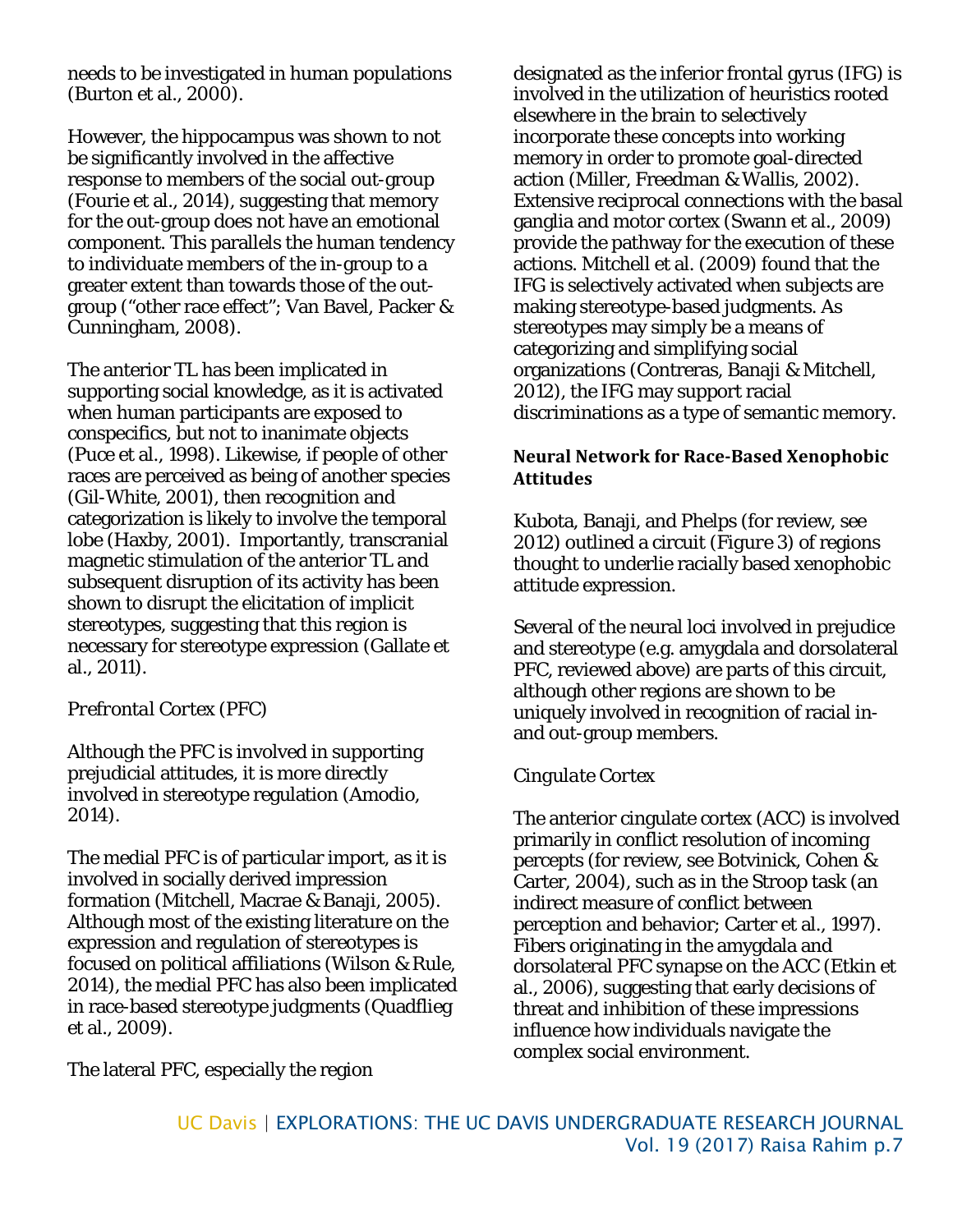Krill & Platek (2009) used a social exclusion paradigm to find that greater ACC activation was correlated with increased amygdala activation and score on the IAT. This suggests that detecting conflict between personal bias and cultural expectations, in order regulate these attitudes, is underway when controlling race-based bias.

#### *Fusiform gyrus*

The fusiform gyrus (FG), especially the frontal face area (FFA), is a necessary region for the perception of faces through visual cues (Steeves et al., 2009; Quadflieg & Macrae, 2011).

Greater FFA response is observed when participants view racial in-group faces than those of racial out-groups (Golby, et al., 2001), although familiarity with racial out-group faces diminishes this difference (Stahl, Wiese & Schweinberger, 2008; Kim, et al., 2006). Overall, increased duration of exposure reduces race-based differential activity of the FFA (Lebrecht et al., 2009), similarly to duration-modulated amygdala activity to inand out-group faces (Cunningham, 2004).

Homologous regions in the inferior temporal cortex of macaque monkeys have shown to be selectively tuned to perceiving faces (Rolls, 2000).

# Future Directions

Xenophobic attitudes are acquired through the perception of visual input, namely the physical characteristics that distinguish organisms from each other (Ratner & Amodio, 2013). Consequently, it may be fruitful to examine individuals who do not have these visual biases that influence related socio-affective behaviors.

Prosopagnosia (PPG), a.k.a. face blindness, is the result of neuropsychological damage to the

Though prosopagnosia is a perceptive disorder

FG such that the patient can no longer recognize faces as familiar or not. It has been proposed that PPG parallels the autism spectrum disorders (ASD; Pierce et al., 2001), in that both disorders result in patients not being able to perceive social cues provided by facial expressions that are crucial for human communication (Biotti & Cook, 2016). While patients with ASD exhibit deficits in this ability (Dapretto et al., 2006), patients with PPG can still perceive facial expressions denoting emotional states (Duchaine, Parker & Nakayama, 2003), underlining the dissociation between social and affective signals in interaction.

Although it is unlikely that patients with PPG differ from normal populations in other personality traits, it may be that these patients harbor less severe prejudicial tendencies as a direct result of their neuropsychological damage. As the FFA is necessary (Kanwisher & Yovel, 2006), but not sufficient (Steeves, et al., 2006) for the perception of faces, the absence of the capacity to discriminate between familiar and unfamiliar faces based on physical, race-based characteristics may lead to decreased explicit and implicit racial prejudices and stereotypes.

Balas & Nelson (2009) showed that normal populations make racial distinctions based on low-level characteristics, such as musculoskeletal spatial proportions and skin pigmentation. It is unclear whether patients with PPG compensate for their facial recognition deficits by looking to these racedenoting physical characteristics of interaction partners. Gaining a better understanding of the cognitive characteristics of interaction would lend valuable insight into whether racial discrimination is a result of top-down or bottom-up processing, as this makes a significant difference in combatting prejudicial tendencies.

that specifically affects humans, disruption of homologous visual areas involved in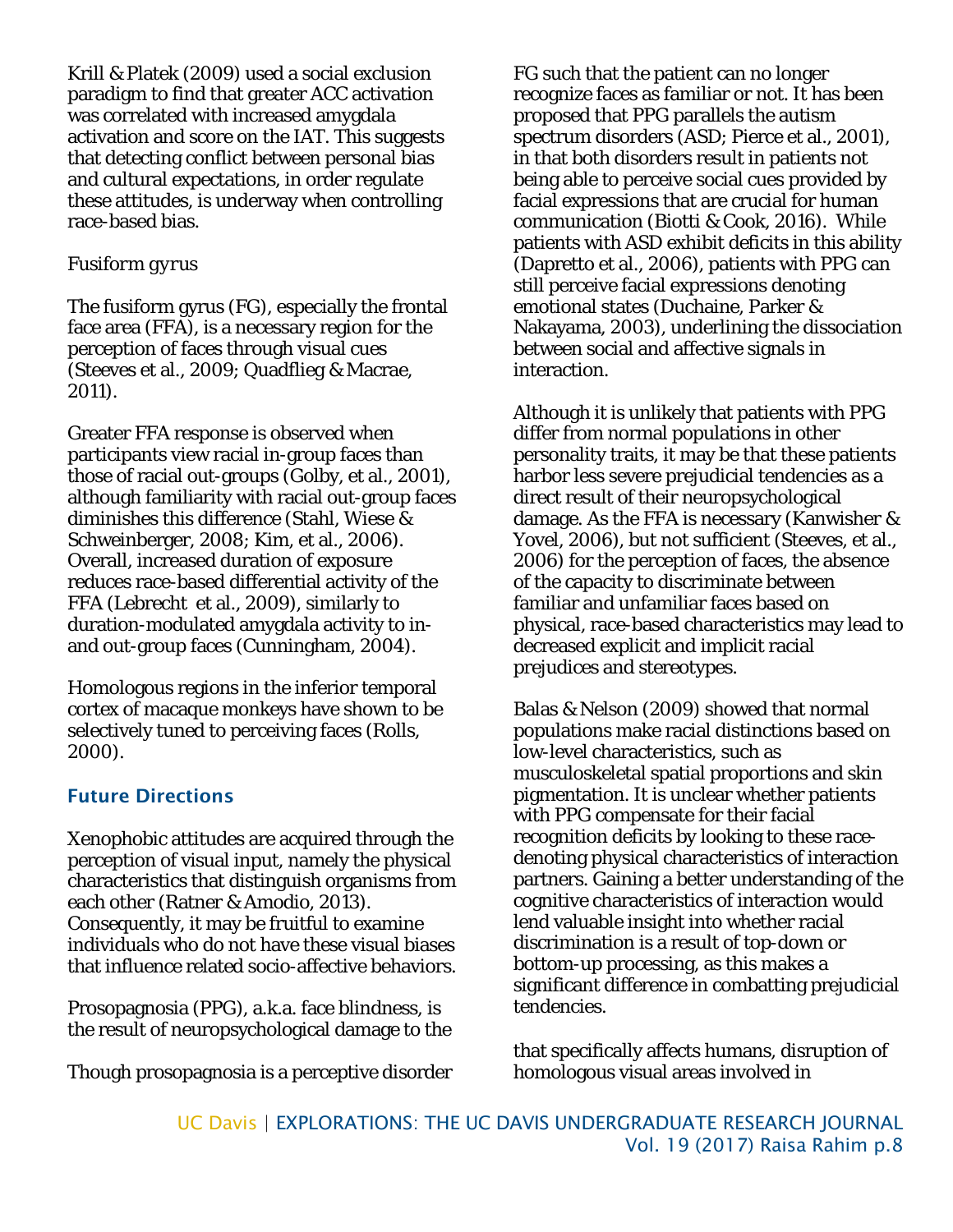categorization in rhesus macaques (Rolls, 2000) produces similar impairments. While further investigation needs to be conducted to investigate species-specific behavior in response to visual area lesions, the existing literature implies that visually perceived identity recognition may have an evolutionary basis.

### **Discussion**

Xenophobia on an evolutionary timescale was an adaptive behavioral response to the external environment, by promoting behavior in which organisms place their personal or inclusive fitness above those of other organisms not within these categories.

In the modern day, however, xenophobia is a maladaptive trait inherited from our phylogenetic ancestors. With the socioeconomic trend of globalization, people are interacting with racial out-group members to a greater extent than ever before (Diaz & Zirkel, 2012). Denying this fact and actively working against it restricts the gene pool, which could potentially de-stabilize the collective human genome (Lynch & O'Hely, 2001). Socially, xenophobic tendencies perpetuate prejudicial and stereotypical concepts. Consequently, inter-group social harmony is put at risk, potentially leading to such destructive behavior as racial intolerance, infrahumanization, social exclusion, violence, and war.

With the advent of and continuing progress in modern medicine, there is a much lower risk of foreigners transmitting foreign pathogens that the BIS disease avoidance mechanism supports. Moreover, since the human species has the most developed PFC of any animal, our capacity for reasoning and inhibiting the primitive evaluations that are our phylogenetic burden should be the most advanced, as well. Taken together, our species is equipped, now while the brain is still immature and malleable provides a potential means of minimizing the

more than ever, to interact with one another in pro-social ways at lower cost to our personal and inclusive fitness.

Empathy towards the out-group, therefore, acts as the "sole weapon" against xenophobic attitudes (de Waal, 2009). The expression of this emotion requires the organism to practice perspective-taking (Seyfarth & Cheney, 2013). As this cognitive ability is based on interpersonal mentalizations, rather than in response to stimulus-driven appraisals, empathetic attitudes are more effortful to produce (Block-Lerner et al., 2007). It is then adaptive, albeit anti-social, to rely on low-cost heuristics that promote quick, discriminatory decisions about out-group members.

Even though expression of empathetic attitudes is evolutionarily unfavorable, deploying "for the good of the group" group selective behavior benefits the actor by increasing positive-valence affect (Batson & Powell, 2003) and promotes within-group social functioning (Zhou et al., 2002).

The neural substrates especially activated during empathic experience, such as anterior insular cortex and ACC (Gu et al., 2010; Xu, et al., 2009), are also recruited in prejudicial and stereotypical biases, implying that the attitudes are selectively elicited depending on context. Furthermore, this research implies that the brain may be co-opted to be biased to promote empathetic, rather than prejudicial, behavior.

Social development follows a posterioranterior gradient as the individual's PFC matures (Rubenstein, 2011). Since the PFC inhibits primitive, vestigial evaluations (Cunningham, 2004) such as xenophobic attitudes, the cognitive ability to dampen these biases should strengthen with age. It then follows that training targeted against these anti-social tendencies

effects of these biases.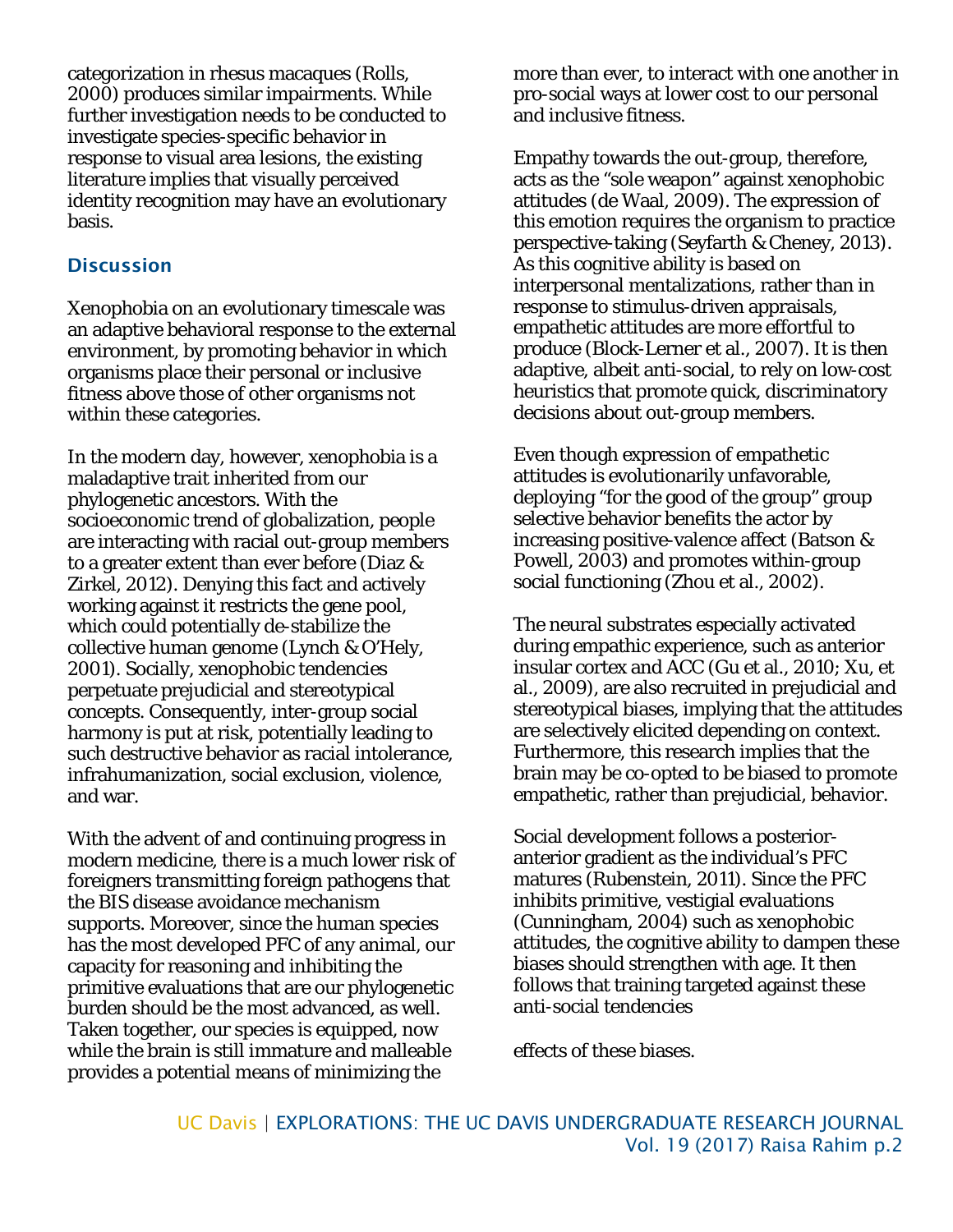Positive (non-aversive) exposure to members of the out-group promotes reduced out-group derogation (Pettigrew & Tropp, 2008). But how does digital exposure come into play? In the modern world, media outlets artificially expose people to racial out- groups that they may have never interacted with. As in fear conditioning, if the exposure is paired with threat response-eliciting stimuli, the racial outgroup may be associated with a negative percept (Weisbuch, Pauker & Ambady, 2009). Though this "interaction" is not directly aversive, it is one-sided and not necessarily constructive, such that bias towards out-group members may be perpetuated.

Phelps & Banaji (2006) found that racial discriminatory prejudices were difficult to extinguish, even with exposure and familiarity with members of the out-group, especially in the presence of aversive consequences. However, Kurzban, Tooby, and Cosmides (2001) showed that in less than four minutes, grouping based on race was extinguished when arbitrarily assigned inter-racial groups were explicitly directed to attend to the non-racially derived similarities within the group. This evidence shows that, with training, discriminations based on such superficial distinctions as race can be transcended.

Xenophobia is fed in two ways: it increases both love for the in-group, as well as hate for the out-group. Racial discrimination is then two sides of the same coin – favor the racial ingroup and simultaneously derogate the racial out-group. This designation of in- and outgroup is flexible (Kurzban, Tooby & Cosmides, 2001), lending a potential starting point for combatting these anti-social attitudes.

Although the past two years (at least) have been particularly contentious, explicit discrimination is progressively decreasing worldwide (Wilson, 2011). Perhaps we can one day extend the favor we hold for our in-group to our out-groups, be they other races, other animals, or the planet, itself. We are all more

similar than we may appear.

### Acknowledgements

I would like to sincerely thank Dr. Leah Krubitzer and Mackenzie Englund of the Krubitzer laboratory for providing invaluable insights throughout the manuscript preparation process.

#### References

- Aguillon, S. M. & Duckworth, R. A. (2015). Kin aggression and resource availability influence phenotype-dependent dispersal in a passerine bird*. Behavioral Ecology and Sociobiology.* Advance online publication. doi: 10.1007/s00265-015- 1873-5
- Amaral, D. G. (2002). The primate amygdala and the neurobiology of social behavior: implications for understanding social anxiety. *Biological Psychiatry, 51,* 11-17.
- Amodio, D. M. (2014). The neuroscience of prejudice and stereotyping. *Nature Reviews Neuroscience, 15,* 670-682. doi: 10.1038/nrn3800
- Anderson, A. K. & Phelps, E. A. (2001). Lesions of the human amygdala impair enhanced perception of emotionally salient events*. Nature, 411,* 305-309. doi: 10.1038/35077083
- Balas, B. & Nelson, C. A. (2009). The role of face shape and pigmentation in other-race perception: An electrophysiological study. *Neuropsychologia, 48,* 498-506. doi: 10.1016/j.neuropsychologia.2009.10.007
- Batson, C. D. & Powell, A. A. (2003). Altruism and Prosocial Behavior. *Handbook of*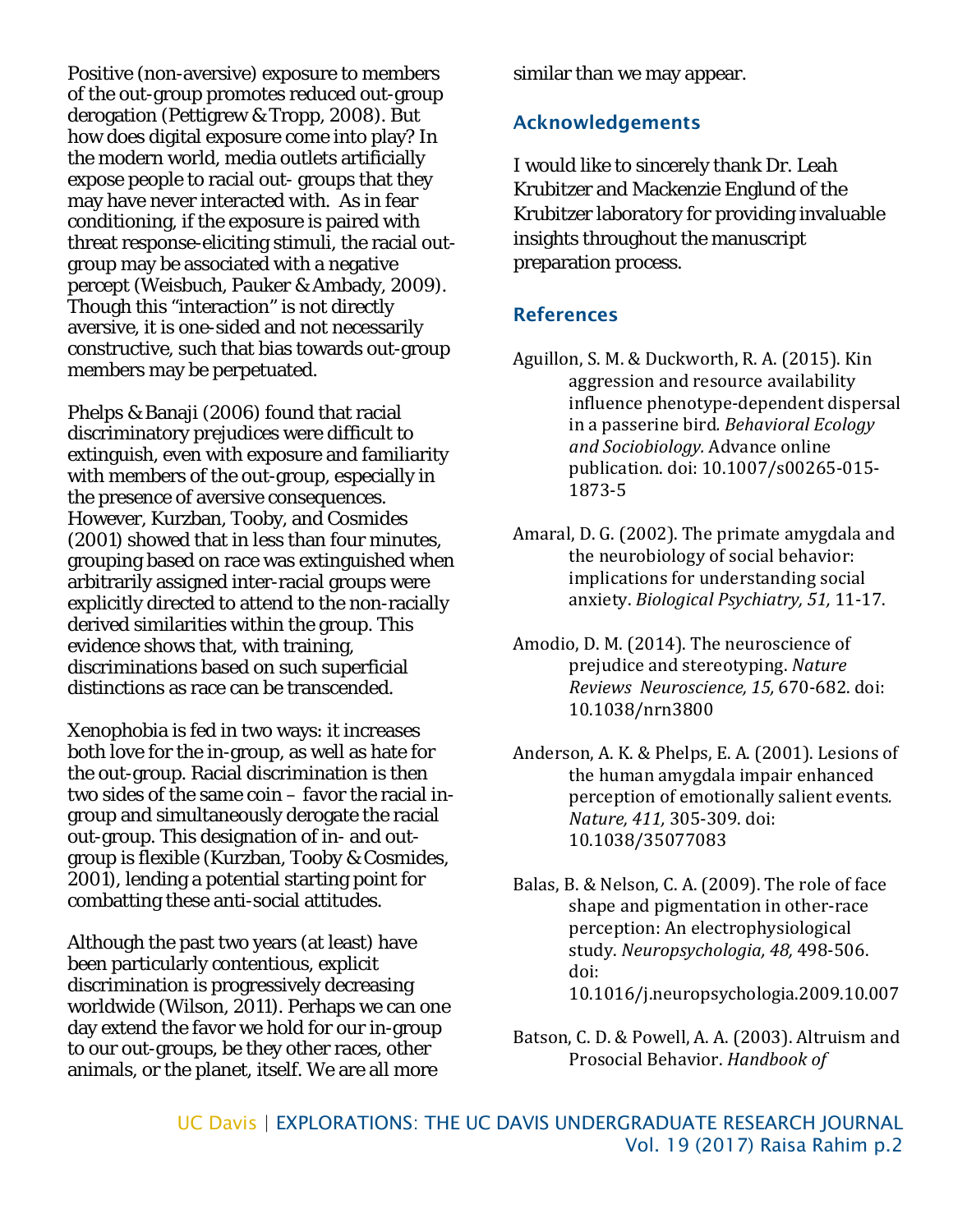*Psychology, 19,* 463-484. doi: 10.1002/0471264385.wei0519

- Baumann, O. & Mattingley, J. B. (2012). Functional topography of primary emotion processing in the human cerebellum. *NeuroImage, 61,* 805-811. doi: 10.1016/j.neuroimage.2012.03.044
- Bechara, A., Damasio, H. & Damasio, A. R. (2003). Role of the Amygdala in Decision-Making. *Annals of the New York Academy of Sciences, 985,* 356-369. doi: 10.1111/j.1749-6632.2003.tb07094.x
- Bernebeu, R., Bevilaqua, L., Ardenghi, P., Bromberg, E., Schmitz, P., Bianchin, M.,… Medina, J. H. (1997). Involvement of hippocampal cAMP/cAMP-dependent protein kinase signaling pathways in a late memory consolidation phase of aversively motivated learning in rats. *Proceedings of the National Academy of Science of the United States of America, 94,*  7041-7046.
- Biotti, F. & Cook, R. (2016). Impaired perception of facial emotion in developmental prosopagnosia. *Cortex, 81,* 126-136. Doi: 10.1016/j.cortex.2016.04.008
- Block-Lerner, J., Adair, C., Plumb, J. C., Rhatigan, D. L. & Orsillo, S. M. (2007). The case for mindfulness-based approaches in the cultivation of empathy: Does nonjudgmental, present-moment awareness increase capacity for perspective-taking and empathic concern? *Journal of Marital and Family Therapy, 33*, 501-516. doi: 10.1111/j.1752-0606.2007.00034.x
- Botvinick, M. M., Cohen, J. D. & Carter, C. S. (2004). Conflict monitoring and anterior cingulate cortex: an update*. Trends in Cognitive Sciences, 8,* 539-546. doi:

10.1016/j.tics.2004.10.003

- Burroughs, V. J., Maxey, R. W. & Levy, R. A. (2002). Racial and ethnic differences in response to medicines: towards individualized pharmaceutical treatment. *Journal of the National Medical Association, 94* (10 Suppl), 1-26.
- Burton, S., Murphy, D., Qureshi, U., Sutton, P. & O'Keefe, J. (2000). Combined Lesions of Hippocampus and Subiculum Do Not Produce Deficits in a Nonspatial Social Olfactory Memory Task. *Journal of Neuroscience, 20,* 5468-5475. doi: 10.1101/lm.862308
- Carter, C. S., Mintun, M., Nichols, T. & Cohen, J. D. (1997). Anterior cingulate gyrus dysfunction and selective attention deficits in schizophrenia: [15O]H2O PET study during single-trial Stroop task performance*. The American Journal of Psychiatry, 154,* 1670-1675. doi: 10.1176/ajp.154.12.1670
- Chapman, H. A. & Anderson, A. K. (2012). Understanding disgust. *ANNALS OF THE NEW YORK ACADEMY OF SCIENCES, 1251,* 62-76. doi: 10.1111/j.1749- 6632.2011.06369.x
- Contreras, J. M., Banaji, M. R & Mitchell, J. P. (2012). Dissociable neural correlates of stereotypes and other forms of semantic knowledge. *Social Cognitive And Affective Neuroscience, 7,* 764-770. doi: 10.1093/scan/nsr053
- Couvillon, M. J., Caple, J. P., Endsor, S. L., Kärfcher, M., Russell, T. E., Storey, D. E. & Ratnieks, F. L. W. (2007). Nest-mate recognition template of guard honeybees (Apis mellifera) is modified by wax comb transfer. *Biology Letters, 3,* 228-230. doi: 10.1098/rsbl.2006.0612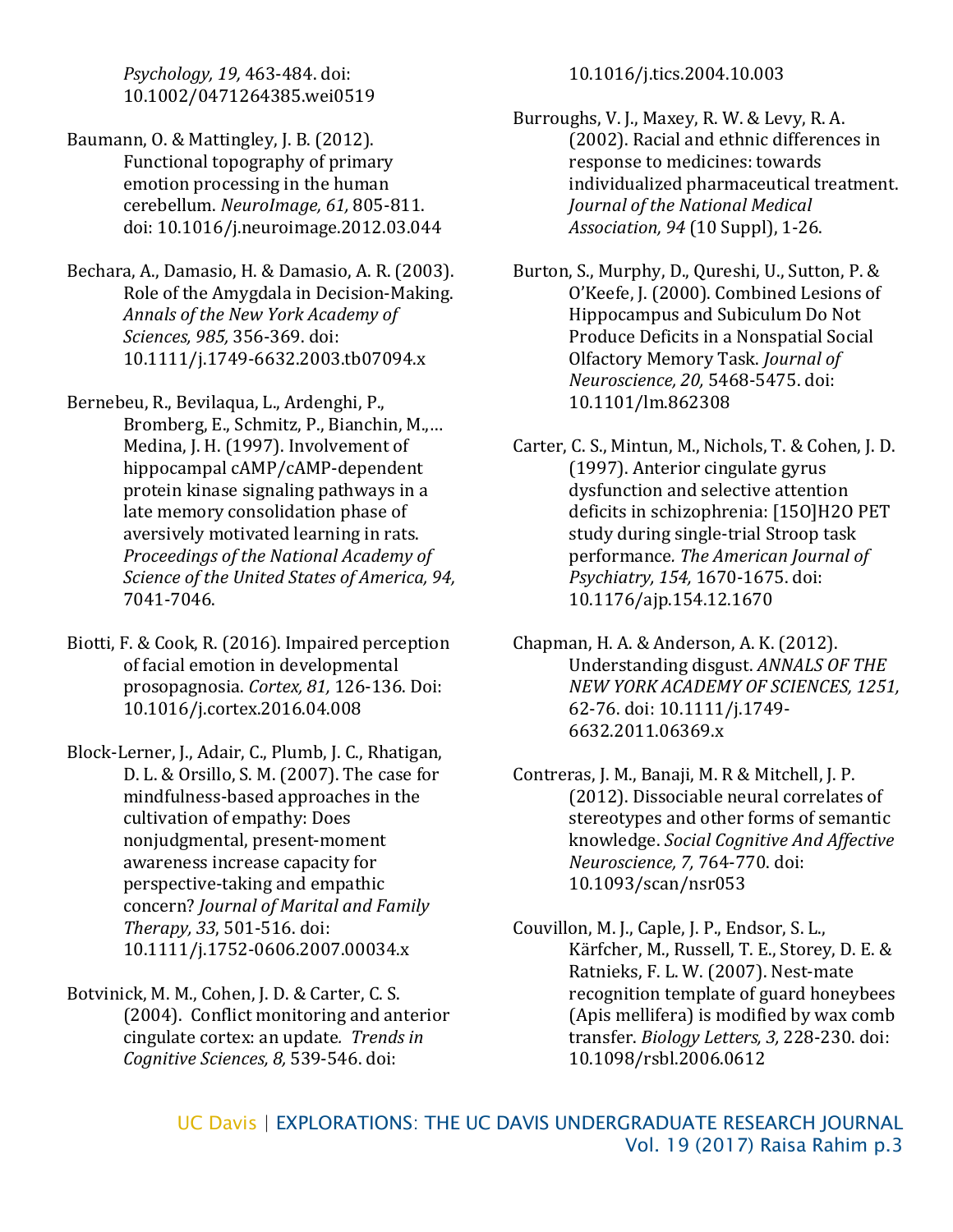Cunningham, W. A. Johnson, M. K., Raye, C. L., Gatenby, C. J., Gore, J. C. & Banaji, M. R. (2004). Separable neural components in the processing of black and white faces. *Psychological Science, 15,* 806-813. doi: 10.1111/j.0956-7976.2004.00760.x

Craig, A. D. (2009). Emotional moments across time: a possible neural basis for time perception in the anterior insula. *Philosophical Transactions of the Royal Society of London. Series B, Biological Sciences, 364,* 1933-1942. doi: 10.1098/rstb.2009.0008

Dapretto, M., Davies, M. S., Pfeifer, J. H., Scott, A. A., Sigman, M., Bookheimer, S. Y. & Iacoboni, M. (2006). Understanding emotions in others: mirror neuron dysfunction in children with autism spectrum disorders*. Nature Neuroscience, 9,* 28-30. doi: 10.1038/nn1611

Darwin, C. (1859). On the Origin of Species By Means of Natural Selection or the Preservation of Favoured Races in the Struggle for Life.

Darwin, C. (1871). The Descent of Man and Selection in Relation to Sex. Retrieved from http://www.fulltextarchive.com/pdfs/Th e-Descent-of-Man-and-Selection-in-Relation.pdf

de Waal, F. (2009). *The Age of Empathy:Nature's Lessons for a Kinder Society.* New York, NY: Three Rivers Press.

Diaz, J. & Zirkel, S. (2012). Globalization, Psychology, and Social Issues Research: An Introduction and Conceptual Framework. *Social Issues, 68,* 439-453. doi: 10.1111/j.1540-4560.2012.01757.x Dolan, R. J., Lane, R., Chua, P. & Fletcher, P. (2000). Dissociable temporal lobe activations during emotional episodic memory retrieval. *NeuroImage, 11,* 203- 209. doi: 10.1006/nimg.2000.0538

- Duchaine, B. C., Parker, H. & Nakayama, K. (2003). Normal recognition of emotion in a prosopagnosic. *Perception, 32,* 827-838. doi: 10.1068/p5067
- Eldakar, O. T. & Wilson, D. S. (2011) Eight Criticisms Not to Make About Group Selection. *Evolution, 65,* 1523-1526. doi:10.1111/j.1558-5646.2011.01290.x
- Etkin, A., Egner, T., Peraza, D. M., Kandel, E. R. & Hirsch, J. (2006). Resolving Emotional Conflict: A Role for the Rostral Anterior Cingulate Cortex in Modulating Activity in the Amygdala. *Neuron, 51,* 871-882. doi: 10.1016/j.neuron.2006.07.029

F. de Waal. (2005, September 1). The Evolution of Empathy [Web blog post]. Retrieved from http://greatergood.berkeley.edu/article/ item/the\_evolution\_of\_empathy

- Filion, D. L., Dawson, M. E. & Schell, A. M. (1998). The psychological significance of human startle eyeblink modification: a review. *Biological Psychology, 47,* 1-43.
- Fourie, M. M., Thomas, K. G. F., Amodio, D. M., Warton, C. M. R. & Meintjes, E. M. (2014). Neural correlates of experienced moral emotion: an fMRI investigation of emotion in response to prejudice feedback. *Social Neuroscience, 9,* 203– 218. doi: 10.1080/17470919.2013.878750

Gallate, J., Wong, C., Ellwood, S., Chi, R. & Snyder, A. (2011). Noninvasive brain stimulation reduces prejudice scores on an implicit association test. *Neuropsychology, 25,*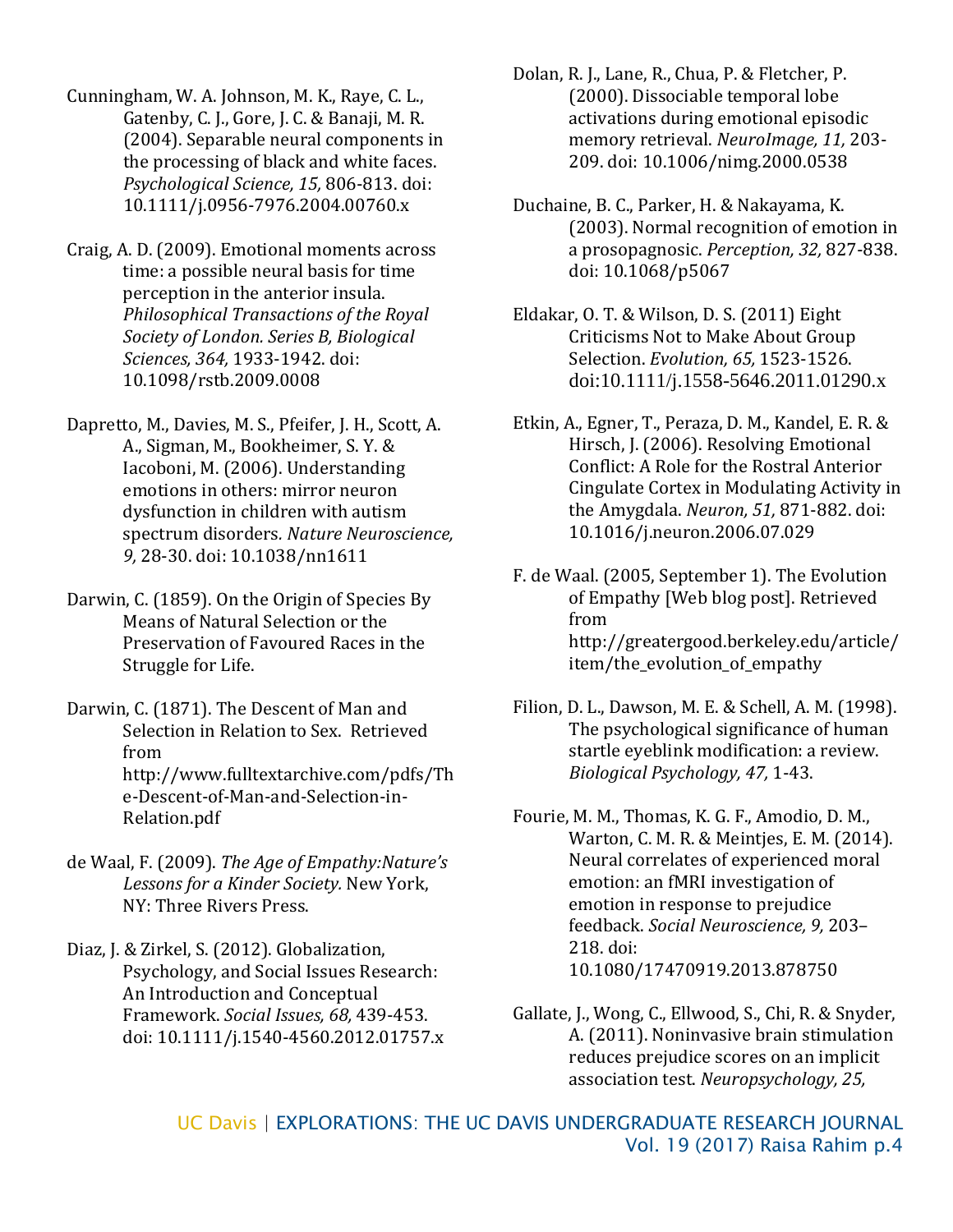185-192. doi: 10.1037/a0021102

Gigerenzer, G. (2008). Why Heuristics Work. *Perspectives on Psychological Science, 3,* 20-29. doi: 10.1111/j.1745- 6916.2008.00058.x

- Gil-White, F. J. (2001). Are Ethnic Groups Biological "Species" to the Human Brain?. *Current Anthropology, 42*, 515-554.
- Fourie, M. M., Thomas, K. G. F., Amodio, D. M., Warton, C. M. R. & Meintjes, E. M. (2014). Neural correlates of experienced moral emotion: an fMRI investigation of emotion in response to prejudice feedback. *Social Neuroscience, 9,* 203– 218. doi: 10.1080/17470919.2013.878750
- Gallate, J., Wong, C., Ellwood, S., Chi, R. & Snyder, A. (2011). Noninvasive brain stimulation reduces prejudice scores on an implicit association test. *Neuropsychology, 25,*  185-192. doi: 10.1037/a0021102
- Golby, A. J., Gabrieli, J. D. E., Chiao, J. L. (2001). Differential responses in the fusiform region to same-race and other-race faces. *Nature Neuroscience, 4,* doi: 10.1038/90565
- Goodall, J. (1986). *The chimpanzees of Gombe*. Boston: Houghton Mifflin Publishing.
- Gottfredson, L. S. (1996). Race, Evolution, and Behavior: A Life History Perspective. Politics and the Life Sciences, 141-143.
- Greenwald, A. G., McGhee, D. E. & Schwartz, J. L. (1998). Measuring individual differences in implicit cognition: the implicit association test*. Journal of Personality and Social Psychology, 74,* 1464-1480.

Gu, X., Guise, K. G., Naidich, T. P., Hof, P. R. & Fan,

J. (2010). Functional Dissociation of the Frontoinsular and Anterior Cingulate Cortices in Empathy for Pain. *Journal of Neuroscience, 30,* 3739-3:744. doi: 10.1523/JNEUROSCI.4844-09.2010

- Harpending, H. C. , Sherry, S. T., Rogers, A. R. & Stoneking, M. (1993). The Genetic Structure of Ancient Human Populations. *Current Anthropology 34,* 483-496. doi: 10.1086/204195
- Haxby, J. V., Gobbini, M. A., Furey, M. L., Ishai, A., Schouten, J. L. & Pietrini, P. (2001). Distributed and Overlapping Representations of Faces and Objects in Ventral Temporal Cortex. *Science, 293,*  2425-243 0. doi: https://doi.org/10.1126/science.106373 6
- Hrvoc-Mihic, B., Bienvenu, T., Stefanacci, L., Muotri, A. R. & Semendeferi, K. (2013). Evolution, development, and plasticity of the human brain: from molecules to bones. *Frontiers in Human Neuroscience, 7.* doi: 10.3389/fnhum.2013.00707
- Jorde, L. B. & Wooding, S. P. (2004). Genetic variation, classification and 'race'. *Nature Genetics, 36,* S28-S33. doi: 10.1038/ng1435
- Kang, Y., Williams, L. E., Clark, M. S., Gray, J. R. & Bargh, J. A. (2011). Physical temperature effects on trust behavior: the role of insula. *Social Cognitive and Affective Neuroscience, 6,* 507-515. doi: 10.1093/scan/nsq077
- Kanwisher, N. & Yovel, G. (2006). The fusiform face area: a cortical region specialized for the perception of faces. *Philosophical Transactions of the Royal Society of London. Series B, Biological Sciences, 361,* 2109-2128. doi: 10.1098/rstb.2006.1934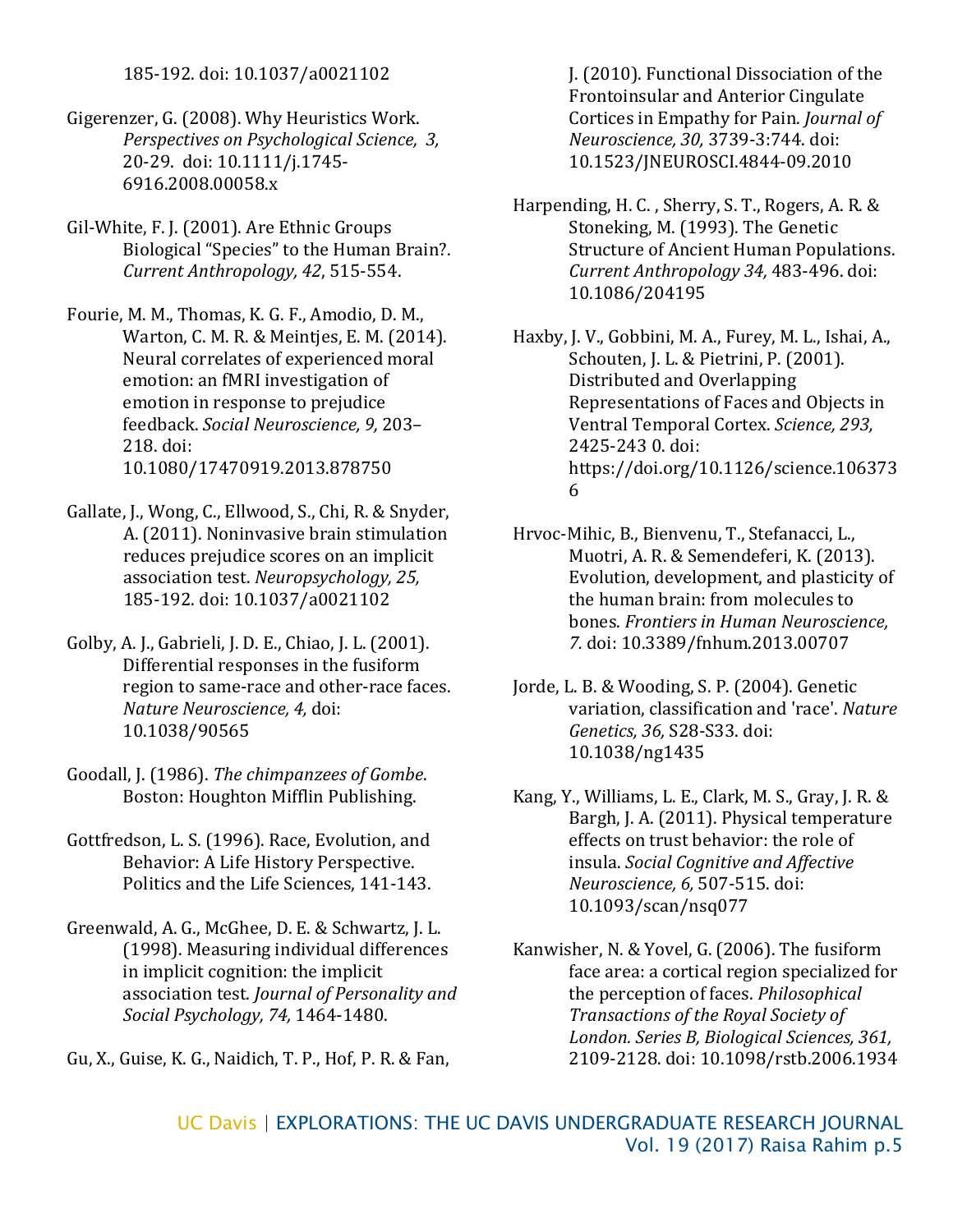Kim, J. S., Yoon, H. W., Kim, B. S., Jeun, S. S., Jung, S. L. & Choe, B. Y. (2006). Racial distinction of the unknown facial identity recognition mechanism by event-related fMRI. *Neuroscience Letters, 397,* 279-284. doi: 10.1016/j.neulet.2005.12.061

Kreibig, S. D. (2010). Autonomic nervous system activity in emotion: a review. *Biological Psychology, 84,* 394-421. doi: 10.1016/j.biopsycho.2010.03.010

Krill, A. & Platek, S. M. (2009). In-Group and Out-Group Membership Mediates Anterior Cingulate Activation to Social Exclusion*. Frontiers in Evolutionary Neuroscience, 1.* Advance online publication. doi: 10.3389/neuro.18.001.2009

Kubota, J. T., Banaji, M. R. & Phelps, E. A. Phelps, E. A. (2012). The neuroscience of race. *Nature Neuroscience, 15,* 940-948. doi:10.1038/nn.3136

Kubota, J. T., Jian, L., Bar-David, E., Banaji, M. R. & Phelps, E. A. (2013). The Price of Racial Bias: Intergroup Negotiations in the Ultimatum Game. Psychological Science, 24, 2498-2504. doi: 10.1177/0956797613496435

Kurzban, R., Tooby, J. & Cosmides, L. (2001). Can race be erased? Coalitional computation and social categorization. *Proceedings of the National Academy of Sciences, 98,* 15387-15392. doi: 10.1073/pnas.251541498

Lebrecht, S., Pierce, L. J., Tarr, M. J. & Tanaka, J. W. (2009). Perceptual Other-Race Training Reduces Implicit Racial Bias. *PLoS One, 4,* e4215. doi:10.1371/ journal.pone.0004215

Leimar, O. & Hammerstein, P. (2006). Facing the

Facts. *Journal Compilation of the European Society for Evolutionary Biology, 19,* 1403-1405. doi: 10.1111/j.1420- 9101.2006.01156.x

- Lieberman, M. D., Hariri, A., Jarcho, J. M., Eisenberger, N. I., & Bookheimer, S. Y. (2005). An fMRI investigation of racerelated amygdala activity in African American and Caucasian-American individuals. *Nature Neuroscience, 8*, 720– 722. doi: 10.1038/nn1465
- Liu, X., Ramirez, S., Pang, P. T., Puryear, C. B., Govindarajan, A., Deisseroth, K. & Tonegawa, S. (2012). Optogenetic stimulation of a hippocampal engram activates fear memory recall. *Nature, 484,* 381-385. doi:10.1038/nature11028
- Logothetis, N. K. (2008). What we can do and what we cannot do with fMRI. *Nature, 453,* 869-878. doi: 10.1038/nature06976
- Lovett, J. V., Ryuntyu, M. Y. & Liu, D. L. (1989). Allelopathy, chemical communication, and plant defense. *Journal of Chemical Ecology, 15,* 1193-1202. doi:10.1007/ BF01014822
- Lynch, M. & O'Hely, M. (2001). Captive breeding and the genetic fitness of natural populations. *Conservation Genetics, 2,* 363-378. doi: 10.1023/A:1012550620717
- MacDonald, K (2001). An integrative evolutionary perspective on ethnicity. *Politics and the Life Sciences, 20,* 67-80.

Malinowska, J. K. (2016). Cultural neuroscience and the category of race: the case of the other-race effect*. Synthese, 193,* 3865- 3887. doi: 10.1007/s11229-016-1108-y

Marks, Jonathan (2015). *Tales of the Ex-Apes:*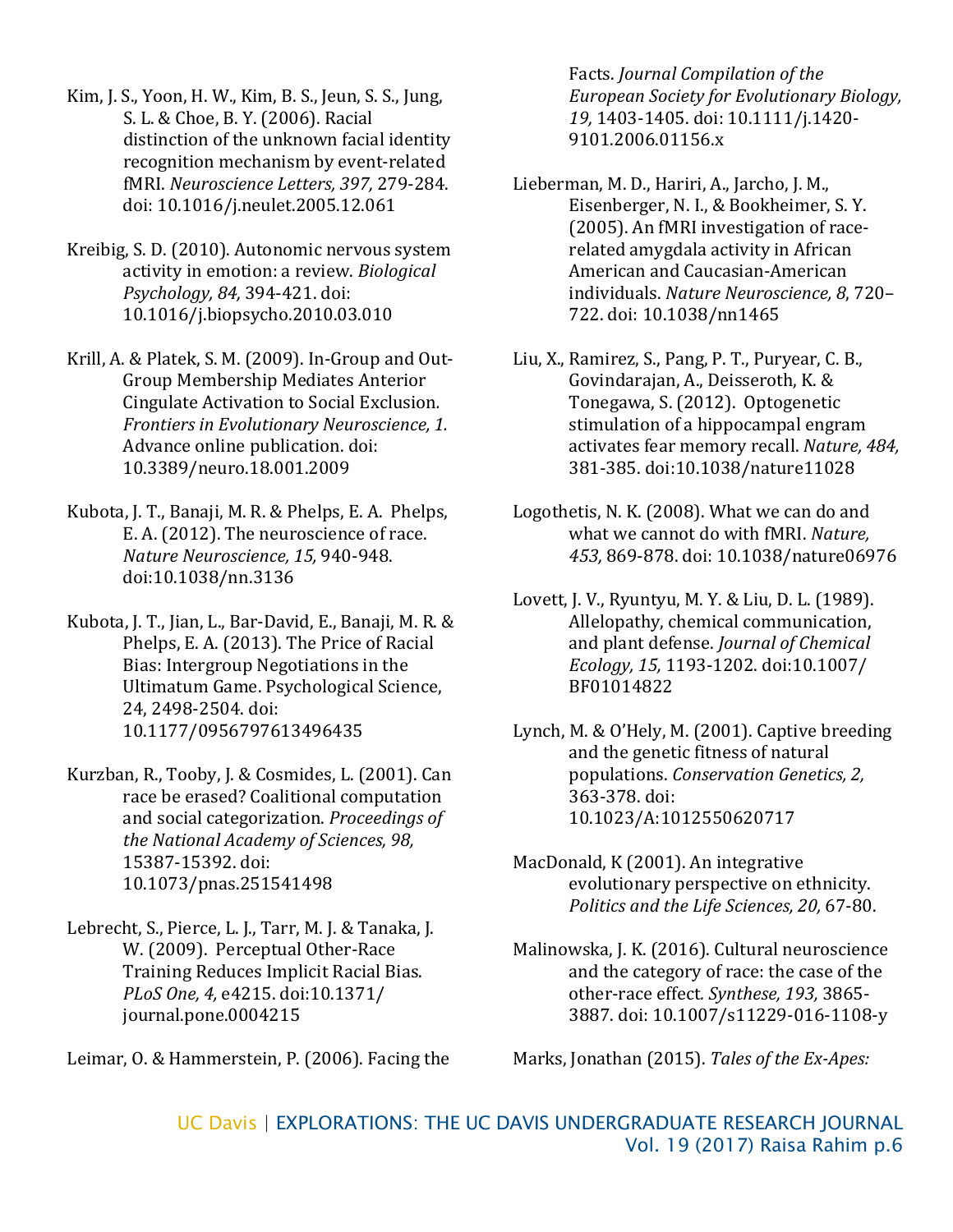*How We Think about Human Evolution, Ed. 1.* University of California Press.

- McGaugh, J. L. (2004). The amygdala modulates the consolidation of memories of emotionally arousing experiences. *Annual Review of Neuroscience, 27,* 1-28. doi: 0.1146/annurev.neuro.27.070203.14415 7
- Miller, E. K., Freedman, D. J. & Wallis, J. D. (2002). The prefrontal cortex: categories, concepts and cognition. *Philosophical Transactions of the Royal Society of London. Series B, Biological Sciences, 357,* 1123-1136. doi: 10.1098/rstb.2002.1099
- Mitchell, D. G. V., Luo, Q., Avny, S. B., Kasprzycki, T., Gupta, K., Chen, G., … Blair, R. J. R. (2009). Adapting to dynamic stimulusresponse values: Differential contributions of inferior frontal, dorsomedial, and dorsolateral regions of prefrontal cortex to decision making. *Journal of Neuroscience, 29,* 10827-10834. doi: 10.1523/ JNEUROSCI.0963-09.2009
- Mitchell, J. P., Macrae, N. C. & Banaji, M. R. (2005). Forming impressions of people versus inanimate objects: social-cognitive processing in the medial prefrontal cortex. *Neuroimage, 26,* 251-257. doi: 10.1016/j.neuroimage.2005.01.031
- Molapour, T., Golkar, A., Navarette, C. D., Haaker, J. & Olsson, A. ( 2015). Neural correlates of biased social fear learning and interaction in an intergroup context. *NeuroImage, 121,* 171-183. doi: 10.1016/j.neuroimage
- Mummery, C. J., Patterson, K., Price, C. J., Ashburner, J., Frackowiak, R. S. & Hodges, J. R. (2000). A voxel-based morphometry study of semantic dementia: relationship between temporal lobe atrophy and

semantic memory. *Annals of Neurology, 47,* 36-45.

- Murray, D. R., & Schaller, M. (2016). The behavioral immune system: Implications for social cognition, social interaction, and social influence. *Advances in Experimental Social Psychology, 53,* 75- 129. doi: 10.1016/bs.aesp.2015.09.002
- Nagel, U. & Kummer, H. (1974). Variation in cercopithecoid aggressive behavior. In R. L. Holloway (Ed.), *Primate Aggression, Territoriality, and Xenophobia* (pp. 159- 184). New York: Academic Press.
- Öhman, A. & Mineka, S. (2001). Fears, Phobias, and Preparedness: Toward an Evolved Module of Fear and Fear Learning. *Psychological Review, 108,* 483-522. doi: 10.1037//0033-295X.108.3.483
- Pettigrew, T. F. & Tropp, L. R. (2008). How does intergroup contact reduce prejudice? Meta-analytic tests of three mediators*. European Journal of Social Psychology, 38,* 922-934. doi: 10.1002/ejsp.504
- Phelps, E. A. (2004). Human emotion and memory: interactions of the amygdala and hippocampal complex. *Current Opinion in Neurobiology, 14,* 198-202. doi: 10.1016/j.conb.2004.03.015
- Phelps, E. A. & Banaji, M. R. (2006). Animal Models of Human Attitudes: Integrations Across Behavioral, Cognitive, and Social Neuroscience. In J. T. Caccioppo, P. S. Visser & C. L. Pickett (Eds.), *Social Neuroscience: People Thinking about Thinking People.* Cambridge, MA: MIT Press.
- Phelps, E. A., Cannistraci, C. J. & Cunningham, W. A. (2003). Intact performance on an indirect measure of race bias following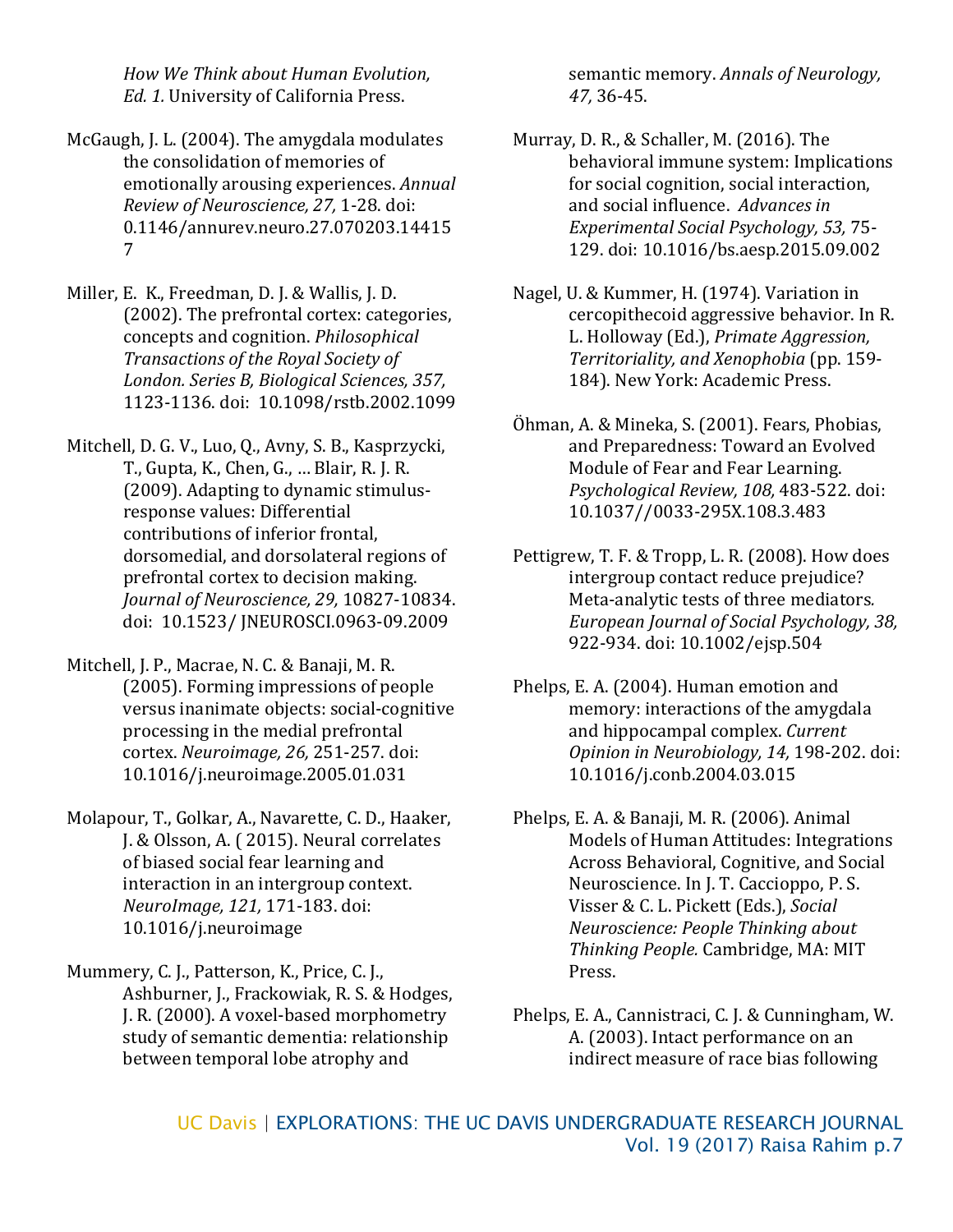amygdala damage. *Neuropsychologia, 41,* 203-208.

- Phelps, E. A., O'Connor, K. J., Cunningham, W. A., Funayama, E. S., Gatenby, J. C., Gore, J. C. & Banaji, M. R. (2000). Performance on Indirect Measures of Race Evaluation Predicts Amygdala Activation. *Journal of Cognitive Neuroscience, 12,* 729-738. doi:10.1162/089892900562552
- Pierce, K., Müller, R. A., Ambrose, J., Allen, G. & Courchesne, E. (2001). Face processing occurs outside the fusiform 'face area' in autism: evidence from functional MRI. *Brain, 124,* 2059-2073. doi: 10.1093/brain/124.10.2059
- Price, G. R. (1972). Selection and covariance. *Nature, 227,* 520-521. Doi: 10.1038/227520a0
- Puce, A., Allison, T., Bentin, S., Gore, J. C. & McCarthy, G. (1998). Temporal cortex activation in humans viewing eye and mouth movements. *Journal of Neuroscience, 18*, 2188-2199.
- Rushton, J. P., Russell, R. J. H. & Wells, P. A. Genetic Similarity Theory: Beyond Kin Selection. *Behavior Genetics, 14,* 179-193. doi: 10.1007/BF01065540
- Quadflieg, S., Flannigan, N., Waiter, G. D., Rossion, B., Wig, G. S., Turk, D. J. & Macrae, C. N. . (2011). Stereotype-based modulation of person perception. *Neuroimage, 57,* 549- 557. doi: 10.1016/j.neuroimage.2011.05.004
- Quadflieg, S., Turk, D. J., Waiter, G. D., Mitchell, J. P., Jenkins, A. C. & Macrae, C. N. (2009). Exploring the neural correlates of social stereotyping. *Journal of Cognitive Neuroscience, 21,* 1560-1570. doi:10.1162/jocn.2009.21091
- Ratner, K. G., & Amodio, D. M. (2013). Seeing "us vs. them": Minimal group effects on the neural encoding of faces*. Journal of Experimental Social Psychology, 49,* 298- 301. doi: 10.1016/j.jesp.2012.10.017
- Richeson, J. A. & Shelton, J. N. (2003). When prejudice does not pay: effects of interracial contact on executive function. *Psychological Science, 14,* 287-290.
- Rolls, E. T. (2000). Functions of the Primate Temporal Lobe Cortical Visual Areas in Invariant Visual Object and Face Recognition. *Neuron, 27,* 205-218. Doi: 10.1016/S0896-6273(00)00030-1
- Rubenstein, J. L. R. (2011). Development of the Cerebral Cortex: Implications for Neurodevelopmental Disorders. *Journal of Child Psychology and Psychiatry, 52*, 339-355. doi: 10.1111/j.1469- 7610.2010.02307.x
- Rushton J. P. & Jensen, A. R. (2005). THIRTY YEARS OF RESEARCH ON RACE DIFFERENCES IN COGNITIVE ABILITY. *Psychology, Public Policy, and Law, 11,* 235-294. doi: 10.1037/1076- 8971.11.2.235
- Schaller, M. (2011). The behavioural immune system and the psychology of human sociality. *Philosophical Transactions of the Royal Society Series B, 366,* 3418–3426. doi:10.1098/ rstb.2011.0029
- Seyfarth, R. M. & Cheney, D. L. (2013). Affiliation, empathy, and the origins of theory of mind. *Proceedings of the National Academy of Science of the United States of America, 110 (Supplement 2),* Advance online publication. 10349-10356. doi: 10.1073/pnas.1301223110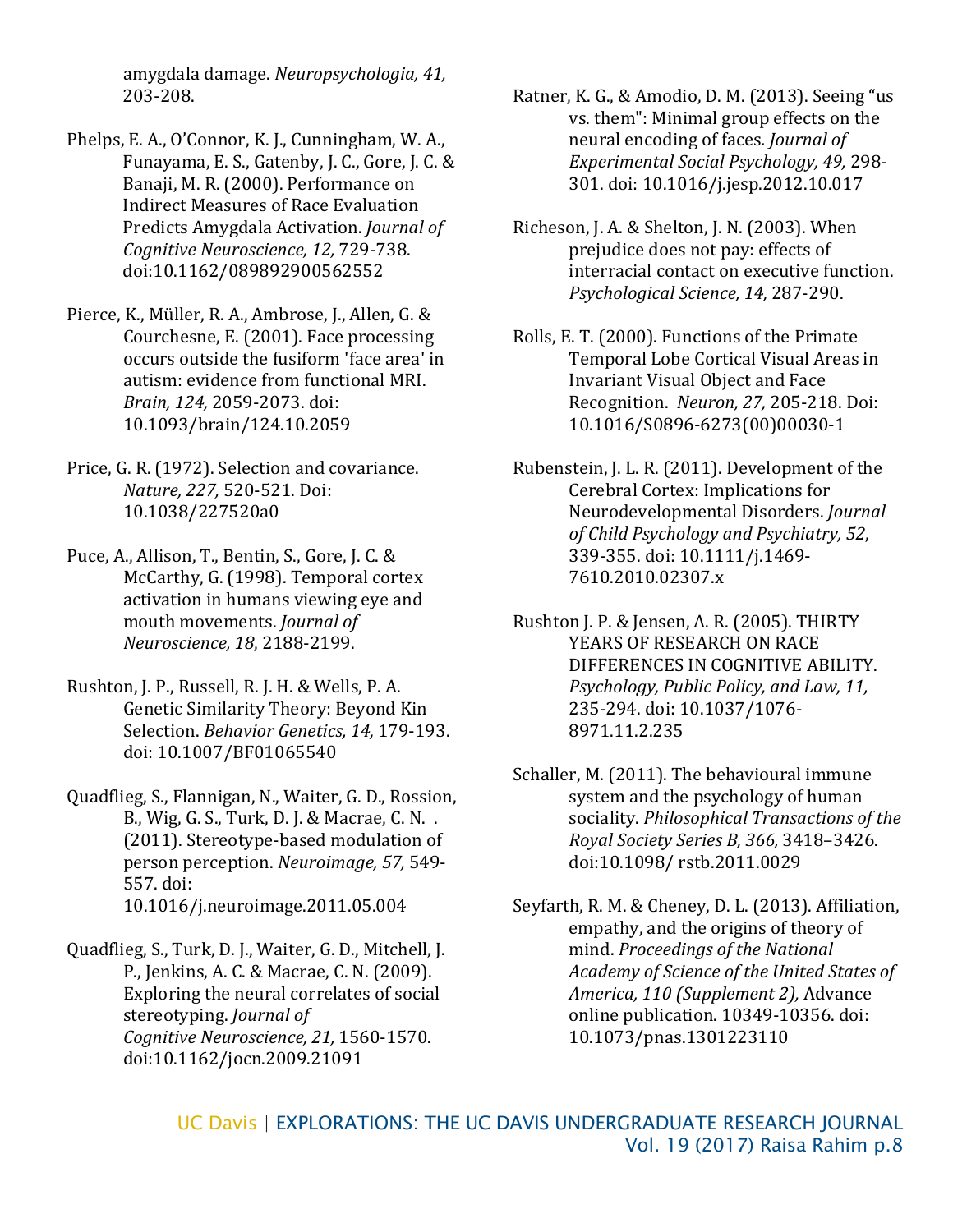- Smedley, A. & Smedley, B. D. (2005). Race as biology is fiction, racism as a social problem is real: Anthropological and historical perspectives on the social construction of race. *The American Psychologist, 60,* 16-26. doi: 10.1037/0003-066X.60.1.16
- Smith, J. M. (1964). Group Selection and Kin Selection. *Nature, 201,* 1145-1147. doi: [10.1038/2011145a0](http://dx.doi.org/10.1038/2011145a0)
- Sperber, D. & Hirschfeld, L. A. (2004). The cognitive foundations of cultural stability and diversity*. Trends in Cognitive Science, 8,* 40-46. doi: 10.1016/ j.tics.2003.11.002
- Stahl, J., Wiese, H. & Schweinberger, S. R. (2008). Expertise and own-race bias in face processing: an event-related potential study. *Neuroreport, 19,* 583-587. doi: 10.1097/WNR.0b013e3282f97b4d
- Steeves, J., Dricot, L., Goltz, H. C., Sorger, B., Peters, J. Milner, A. D., … Rossion, B. (2009). Abnormal face identity coding in the middle fusiform gyrus of two braindamaged prosopagnosic patients. *Neuropsychologia, 47,* 2584-2592. doi: 10.1016/j.neuropsychologia.2009.05.005
- Steeves, J. K. E., Culham, J. C., Duchaine, B. C., Pratesi, C. C., Valyear, K. F., Schindler, I., …,, Humphrey, G. K., Milner, A. D. & Goodale, M. A. (2006). The fusiform face area is not sufficient for face recognition: Evidence from a patient with dense prosopagnosia ad no occipital face area. *Neuropsychologia, 44,* 594-609.
- Swann, N., Tandon, N., Canolty, R., Ellmore, T. M., McEvoy, L. K., Dreyer, S.,… Aron, A. R. (2009). Intracranial EEG Reveals a Timeand Frequency-Specific Role for the Right Inferior Frontal Gyrus and Primary Motor

Cortex in Stopping Initiated Responses. *Journal of Neuroscience, 29,* 12675-12685. doi: 10.1523/JNEUROSCI. 3359-09.2009

- Teas, J., Feldman, H. A., Richie, T. L., Southwick, C. H. (1982). Aggressive behavior in the free-ranging rhesus monkeys of Kathmandu, Nepal. *Aggressive Behavior, 8*, 63-77. doi: 10.1002/1098- 2337(1982)8:1<63::AID-AB2480080105>3.0.CO;2-9
- Tishkoff, S. A. & Kidd, K. K. (2004). *Nature, 36,* S21-S27. doi: 10.1038/ng1438
- Trivers, R. L. (1971). The Evolution of Reciprocal Altruism. *The Quarterly Review of Biology, 46,* 35-57. doi: 10.1086/406755
- Van Bavel, J. J., Packer, D. J. & Cunningham, W. A. (2008). The neural substrates of in-group bias: a functional magnetic resonance imaging investigation. *Psychological Science, 19,* 1131-1139. doi: 10.1111/j.1467-9280.2008.02214.x
- Weisbuch, M., Pauker, K. & Ambady, N. (2009). The Subtle Transmission of Race Bias via Televised Nonverbal Behavior. *Science, 326,* 1711-1714. doi: 10.1126/science.1178358
- Wilson, D. S. & Sober, E. (1989). Reviving the Superorganism*. Journal of Theoretical Biology, 136,* 337-356. doi: 10.1017/S0140525X00036104
- Wilson, D.S. & Wilson, E. O. (2008). Evolution "for the Good of the Group". *American Scientist, 96,* 380-389. doi: 10.1511/2008.74.1
- Wilson, J. P. & Rule, N. O. (2014). Perceptions of Others' Political Affiliation Are Moderated by Individual Perceivers' Own Political Attitudes. *PLoS One, 9,* e95431. doi: 10.1371/journal.pone.0095431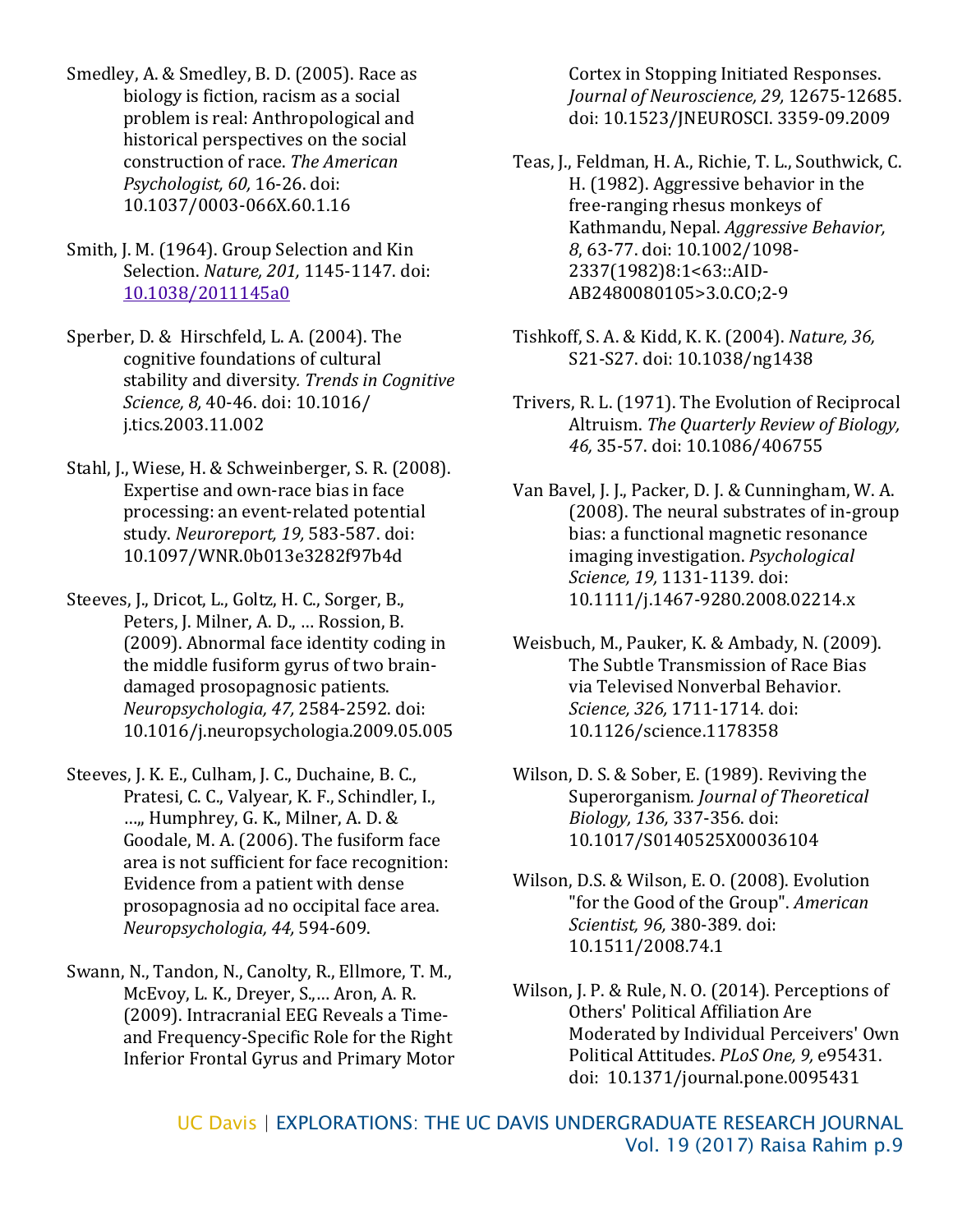- Wilson, W. J. (2011). The Declining Significance of Race: Revisited & Revised. *Daedalus, 140,* 55-69. doi: 10.1162/DAED\_a\_00077
- Xu, X., Zuo, X., Wang, X. & Han, S. (2009). Do You Feel My Pain? Racial Group Membership Modulates Empathic Neural Responses. *The Journal of Neuroscience, 29,* 8525- 8529. doi: 10.1523/JNEUROSCI.2418- 09.2009
- Zahn, R., Moll, J., Krueger, F., Huey, E. D., Garrido, G. & Grafman, J. (2007). Social concepts

are represented in the superior anterior temporal cortex. *Proceedings of the National Academy of Science of the United States of America, 104,* 6430-6435. doi: 10.1073/pnas.0607061104

Zhou, Q., Eisenberg, N., Losoya, S. H., Fabes, R. A., Reiser, M., Guthrie, I. K., … Shepard, S. A. (2002). The Relations of Parental Warmth and Positive Expressiveness to Children's Empathy-Related Responding and Social Functioning: A Longitudinal Study. *Child Development, 73*, 893-915. doi: 10.1111/1467-8624.00446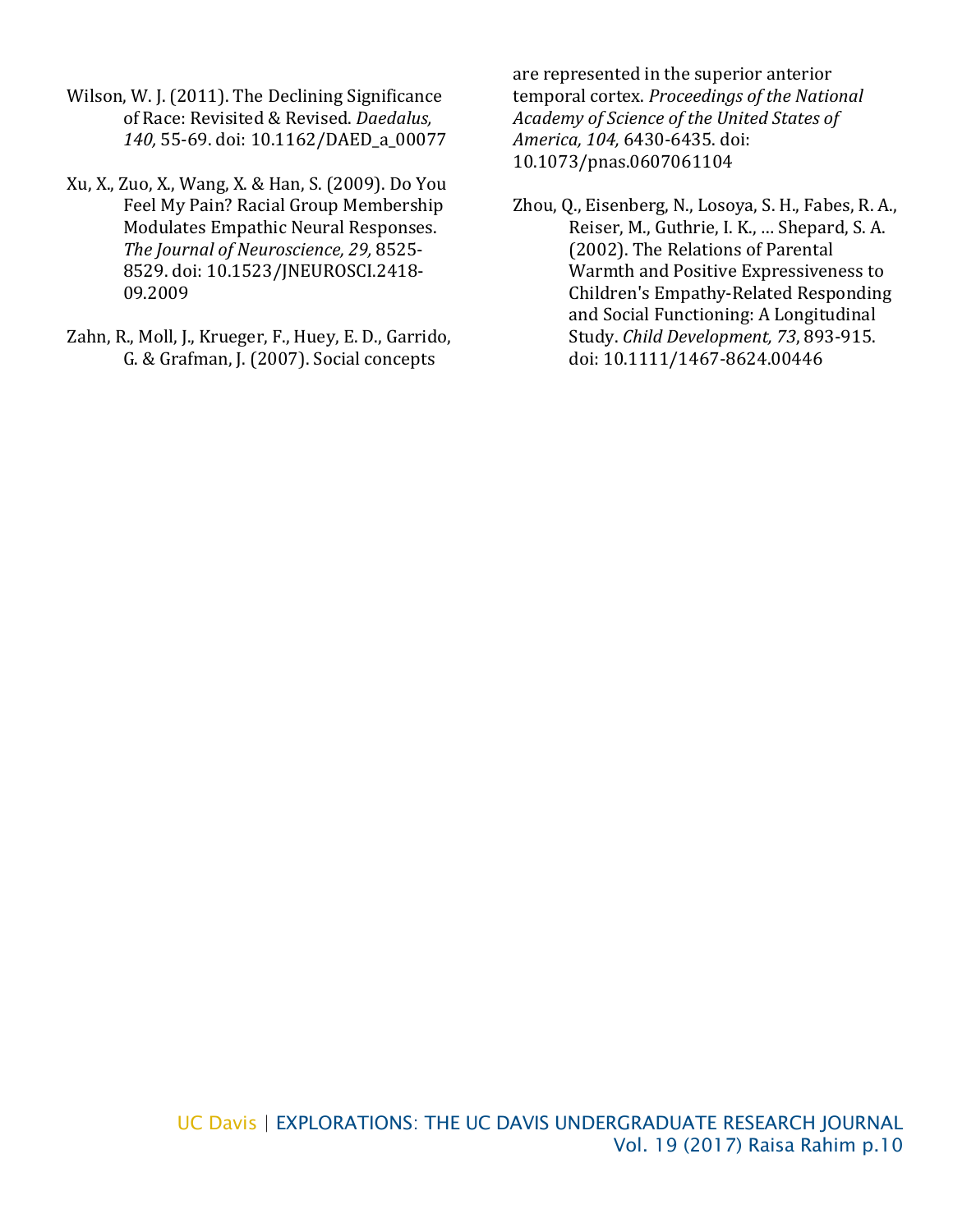## Figures:

*List of Abbreviations* fMRI: functional magnetic resonance imaging BIS: behavioral immune system PFC: prefrontal cortex IAT: Implicit Associations Test SCR: skin conductance response CS/US: conditioned/unconditioned stimulus CR: conditioned response TL: temporal lobe IFG: inferior frontal gyrus ACC: anterior cingulate cortex FG: fusiform gyrus FFA: frontal face area PPG: prosopagnosia

٦



*Figure 1.* **Neural Network of Prejudice Encoding and Activation.** Re-printed from Amodio (2014). The amygdala, insula, and PFC are especially activated substrates for harboring prejudicial attitudes.